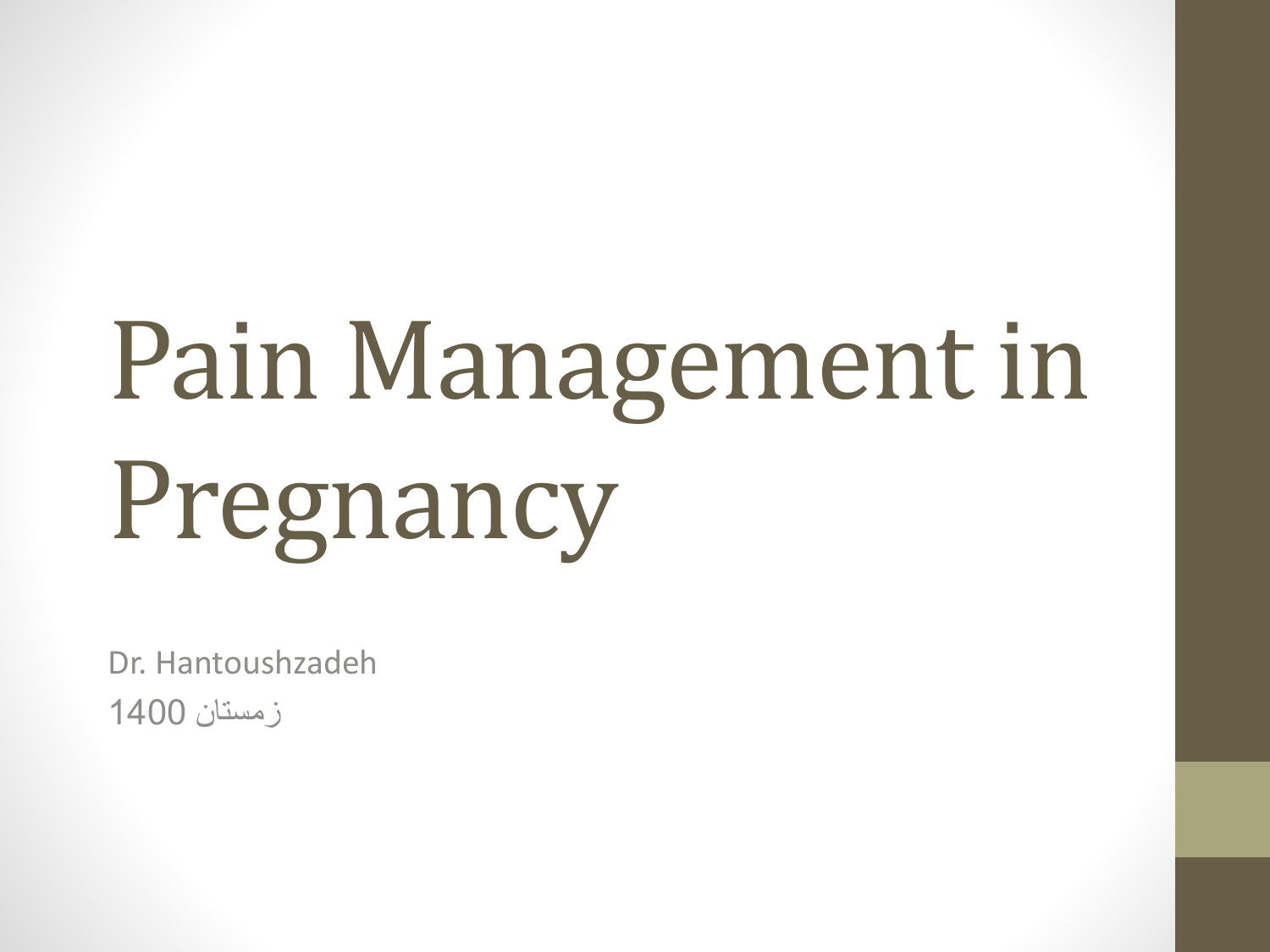#### Introduction

- Nonobstetrical causes of pain during pregnancy are very common and can be incapacitating if not treated appropriately.
- 14% of women filled a prescription for an opioid at least once during the antepartum period and 6% of women received opioids throughout all trimesters.
- While there is increasing awareness and use of nonpharmacological approaches in the management of pain overall, the literature and discussion on their use in the pregnant patient with the unique consideration of mother and fetus are sparse.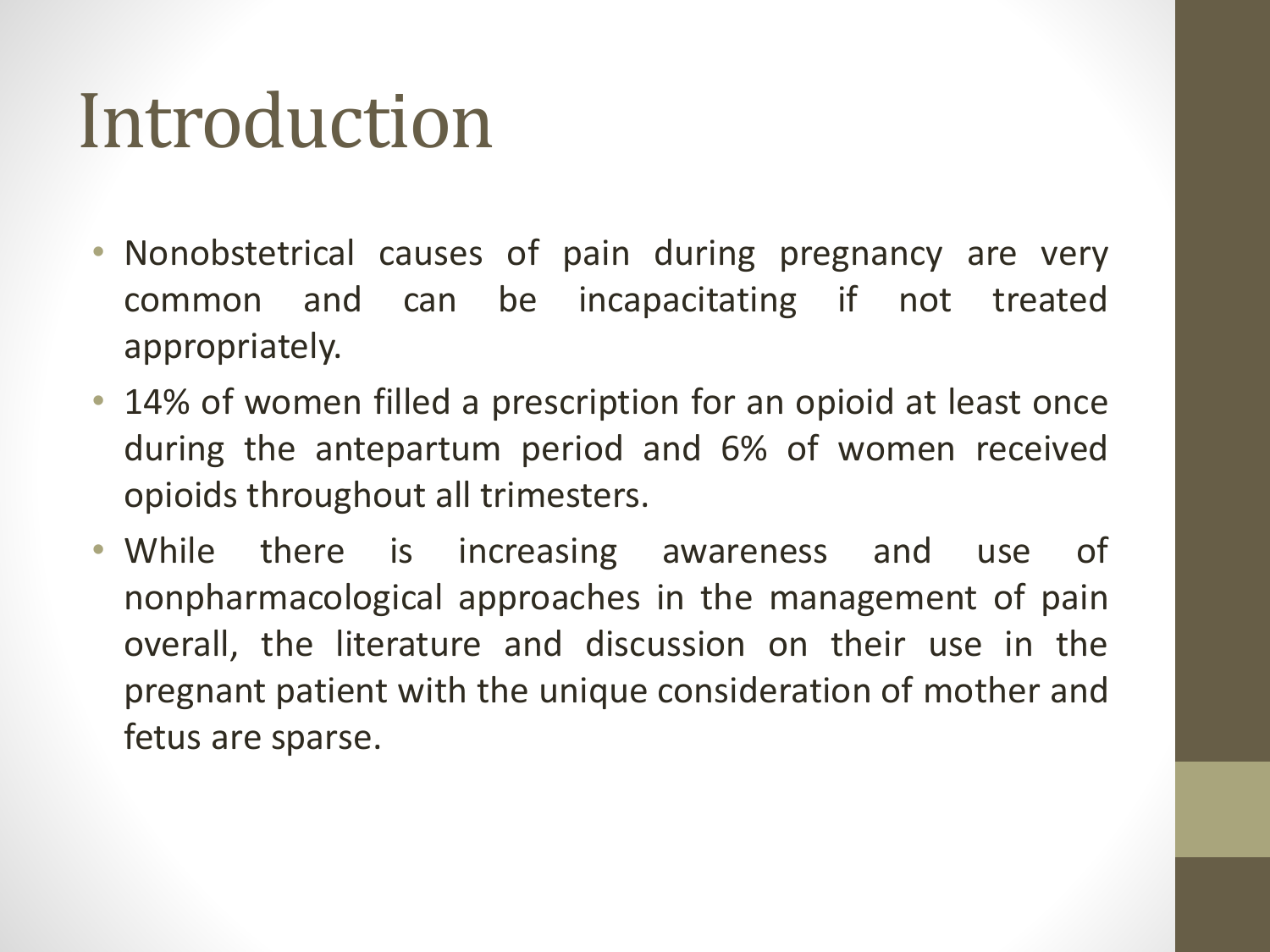#### Common Pain Presentations

- Throughout pregnancy, several anatomic and physiologic changes occur in the body.
- These changes can precipitate pain, which in some cases can lead to disability.
- Additionally, a pregnant state can exacerbate preexisting painful conditions.
- Pain conditions during pregnancy may be further grouped into a systems-based classification such as musculoskeletal, rheumatologic, neuropathic, and pelvicoabdominal pain syndromes.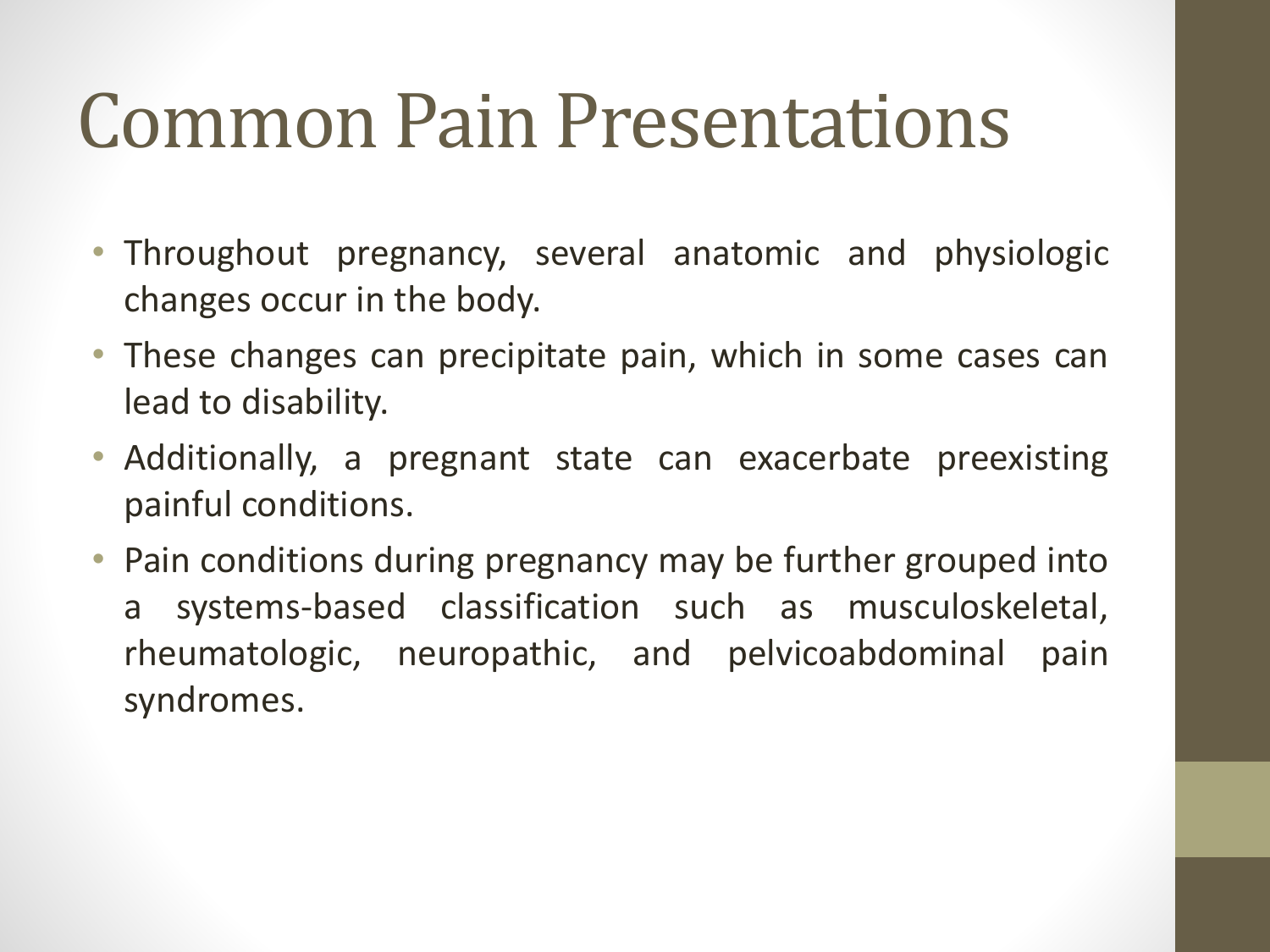### Musculoskeletal and Rheumatologic Pain

- Low back pain is a common problem among pregnant women as it impacts approximately half of pregnancies.
- laborious work, a history of low back pain before pregnancy, and a previous history of pregnancy-related low back pain have been identified as risk factors for the development of pregnancy-related low back pain.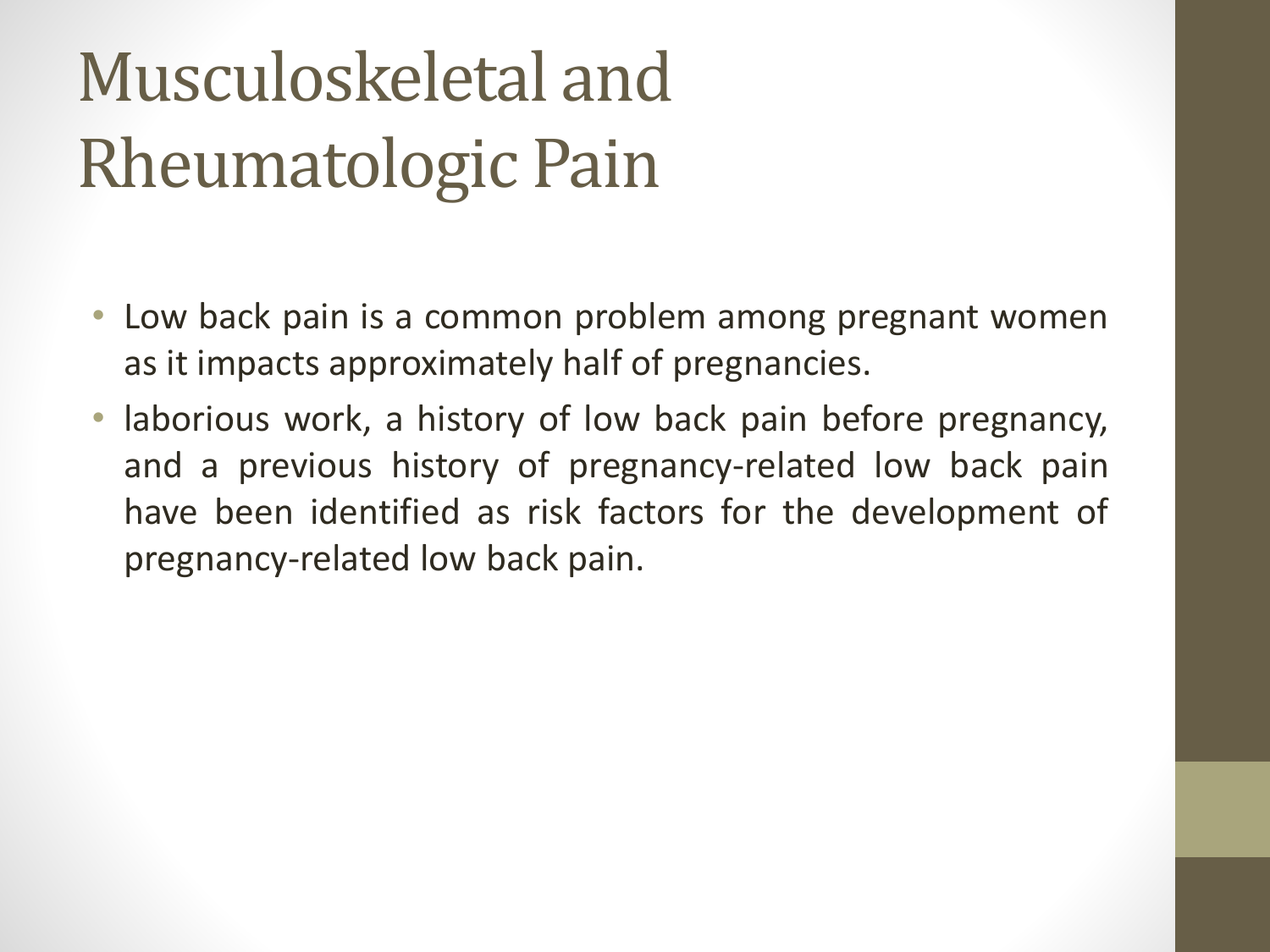- Postural Techniques and Physical Therapy
- Complementary and Alternative Medical Treatments (acupuncture, manual therapy, water therapy, transcutaneous nerve stimulation, stabilization belts, yoga)
- Medication Management
- Interventional Options and Evidence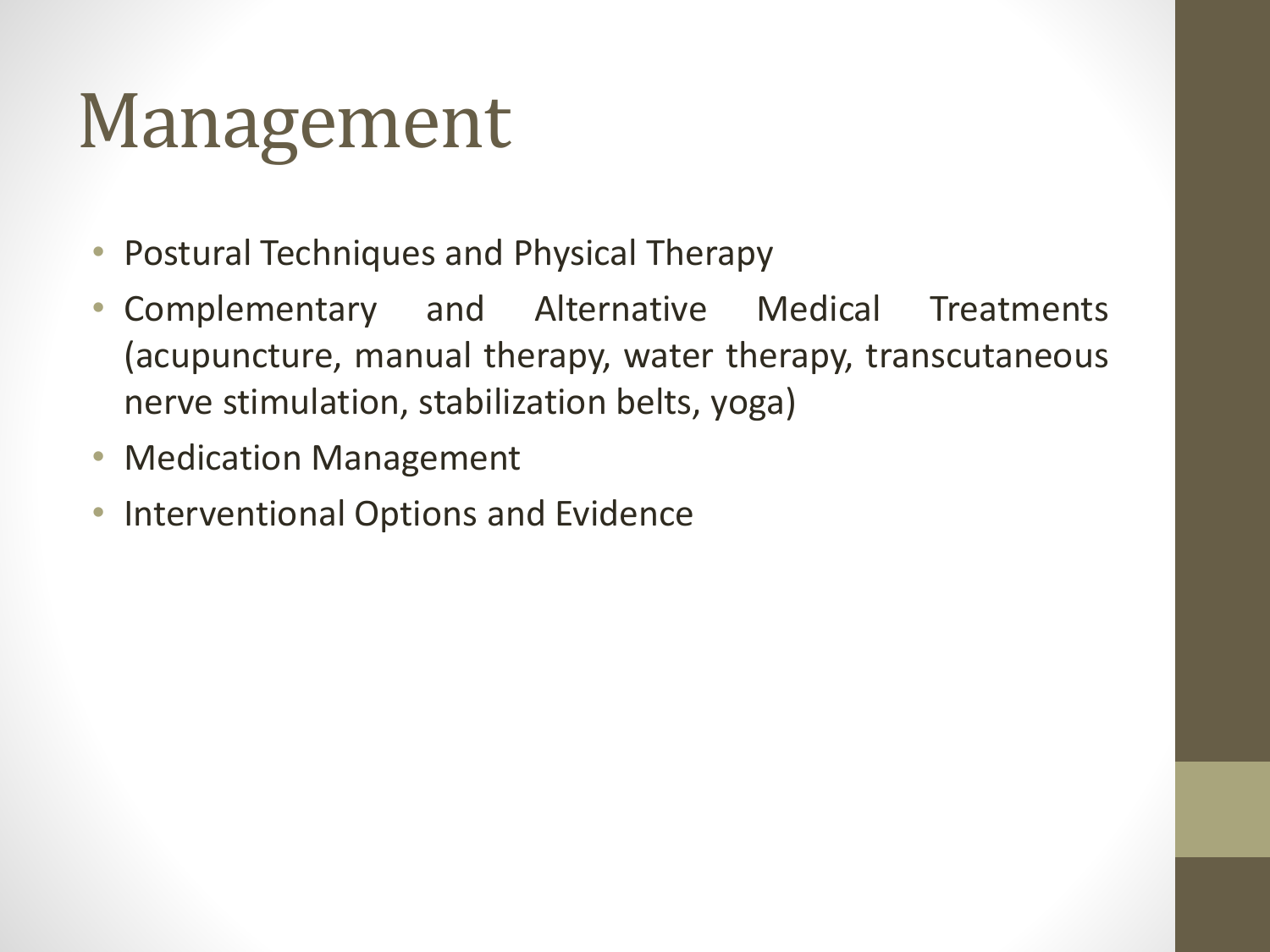### Prognosis

- Within a few months after delivery, most women experience improvement of their pain symptoms.
- However, some women continue having residual pain.
- Specifically, in a prospective, 3-year follow-up study, about 20% of women reported that they continued to experience pain after pregnancy.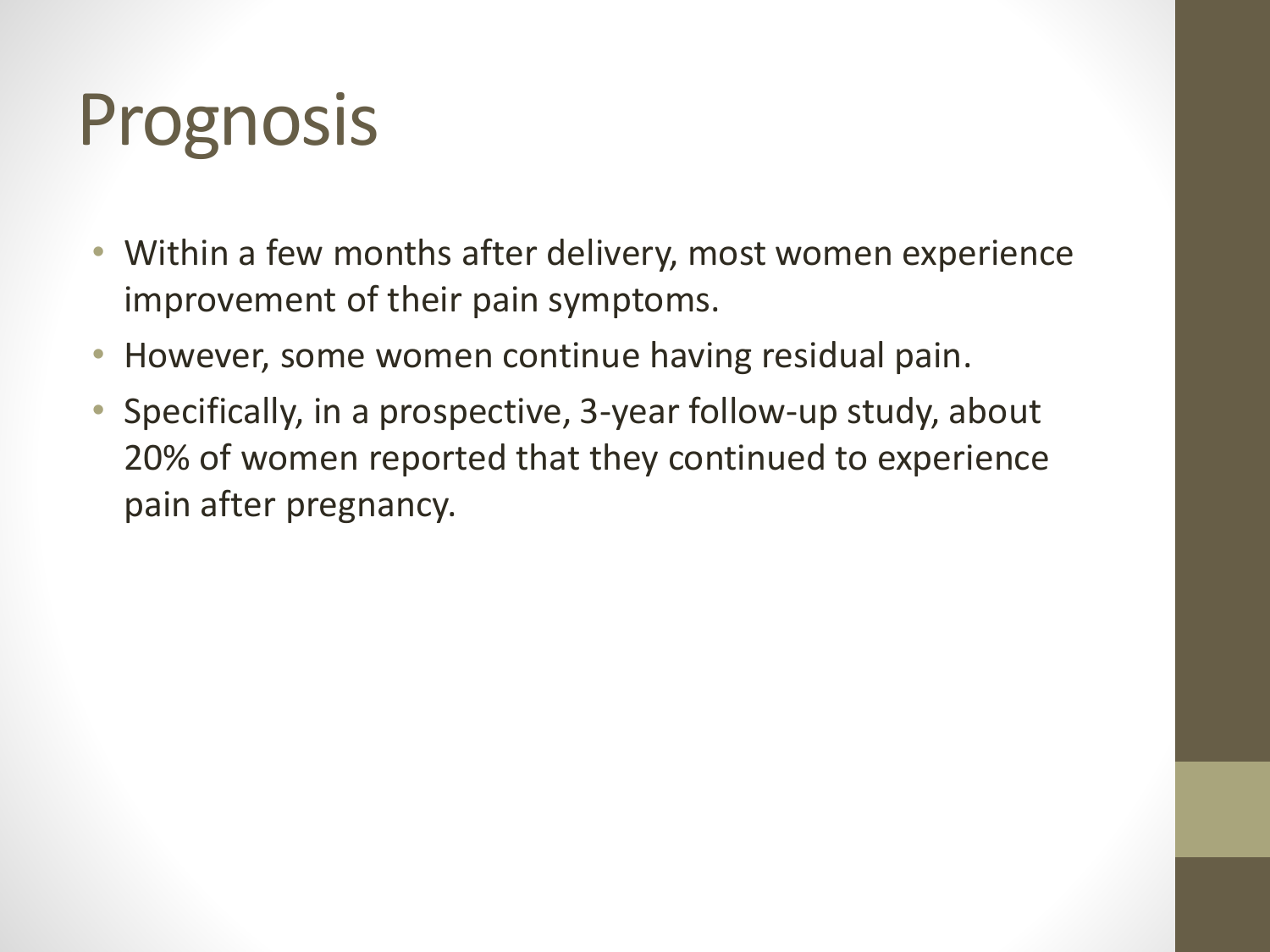## Joint Pain

- Healthy women can present with diverse musculoskeletal changes during pregnancy, such as joint pain.
- These symptoms usually raise suspicion of inflammatory diseases like systemic lupus erythematous (SLE) or rheumatoid arthritis.
- However, developing new-onset rheumatoid arthritis during pregnancy is rare, and some studies even suggest that pregnancy is protective against new onset rheumatoid disease.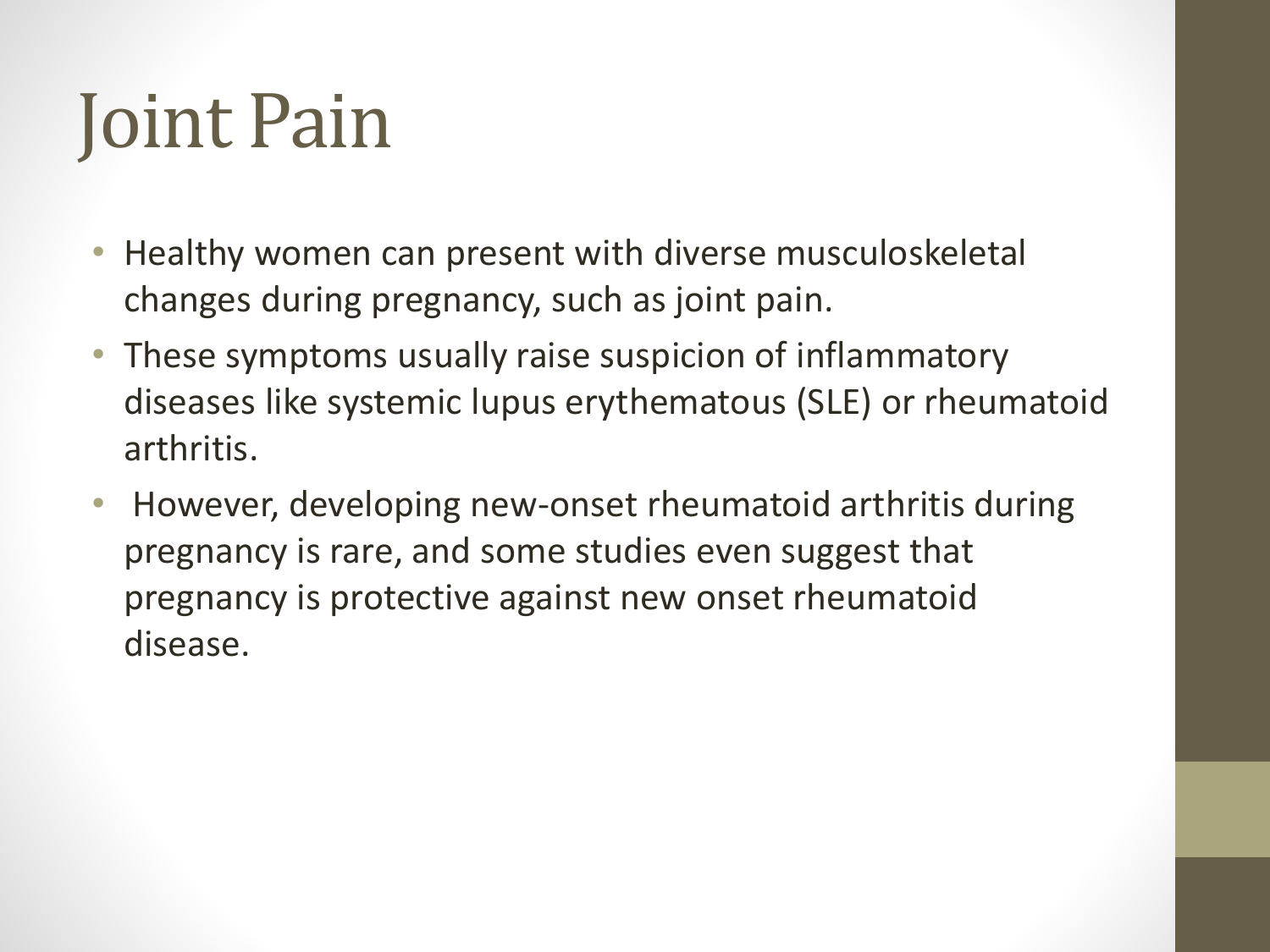- The current literature on the management of joint pain in previously healthy pregnant women is limited.
- Presently, most of the available studies focus on managing joint pain in women with preexisting rheumatologic conditions.
- A multidisciplinary treatment plan directed by a rheumatologist is suggested for pregnant women with rheumatologic disease.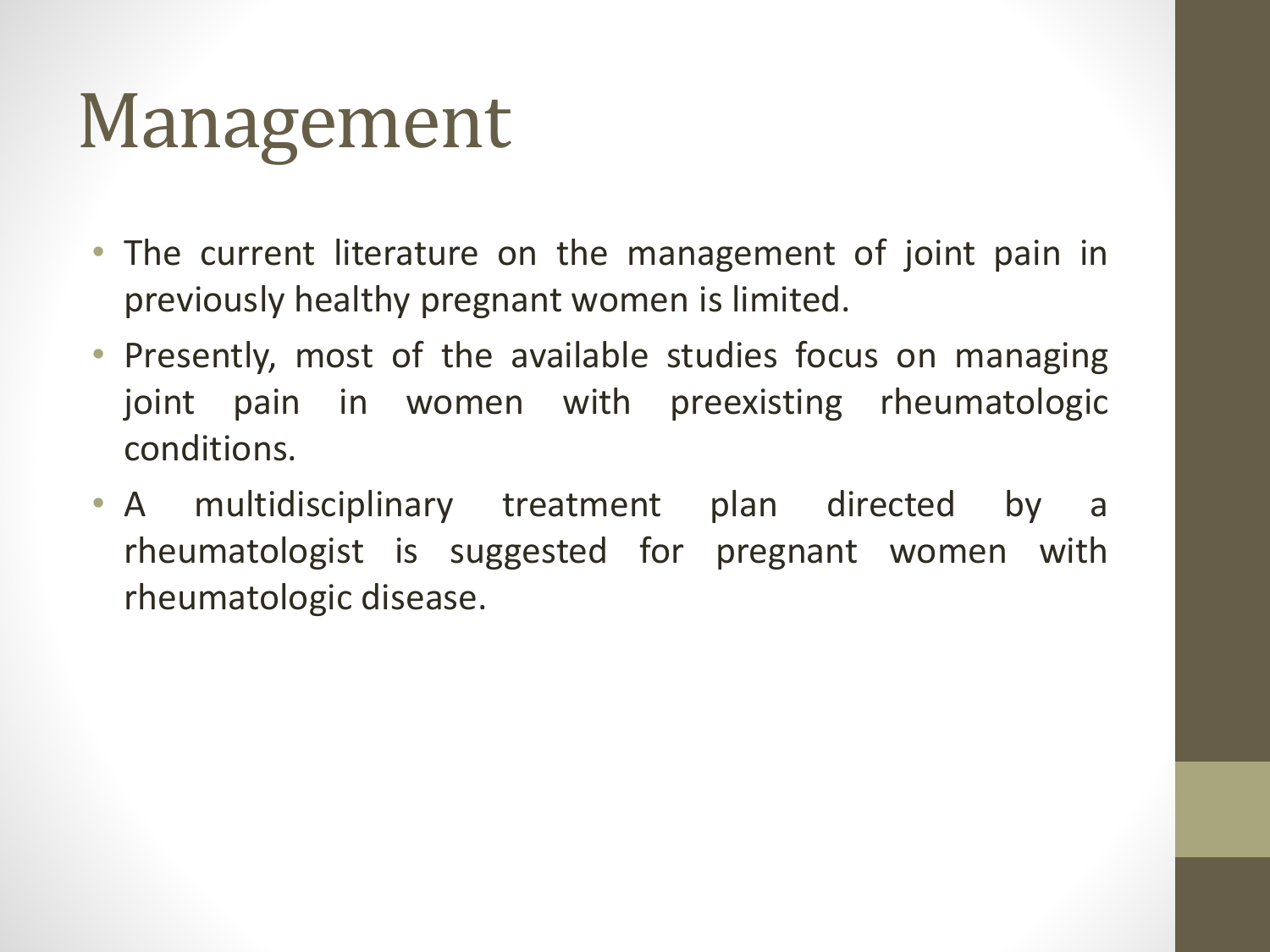### Neuropathic Pain—Carpal Tunnel Syndrome (CTS)

- The prevalence of CTS ranges from 2.3% to 35% in pregnant women.
- Hormonal changes associated with pregnancy and associated tissue edema have both been
- implicated.
- Electrophysiological changes in median nerve function have also been reported in asymptomatic pregnant women.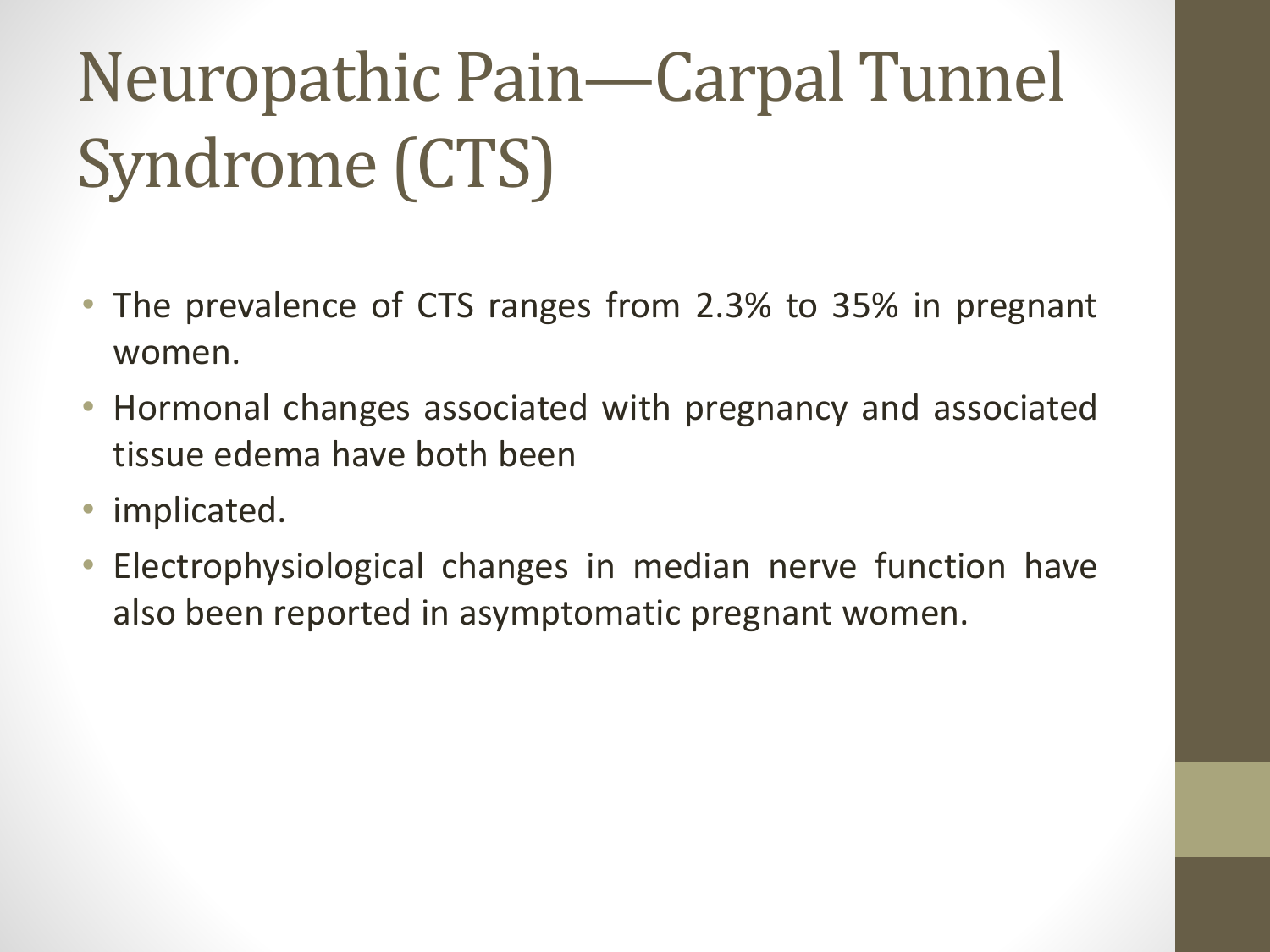- For the management of CTS, both activity modification and the use of splints in neutral position throughout the night have shown some success.
- Activity modification includes eschewing extreme flexion and/or extension and avoiding extended exposure to vibration.
- Thermoplastic night splints have been helpful, as several women have experienced symptom relief after two weeks of use.
- Physical therapy and NSAIDs have also been recommended for CTS. If CTS symptoms persist, therapy directed specifically towards edema reduction is suggested.
- Additionally, steroid injections have been suggested as they have been shown to offer relief in up to 80% of patients.
- In extreme cases, surgical decompression may be necessary.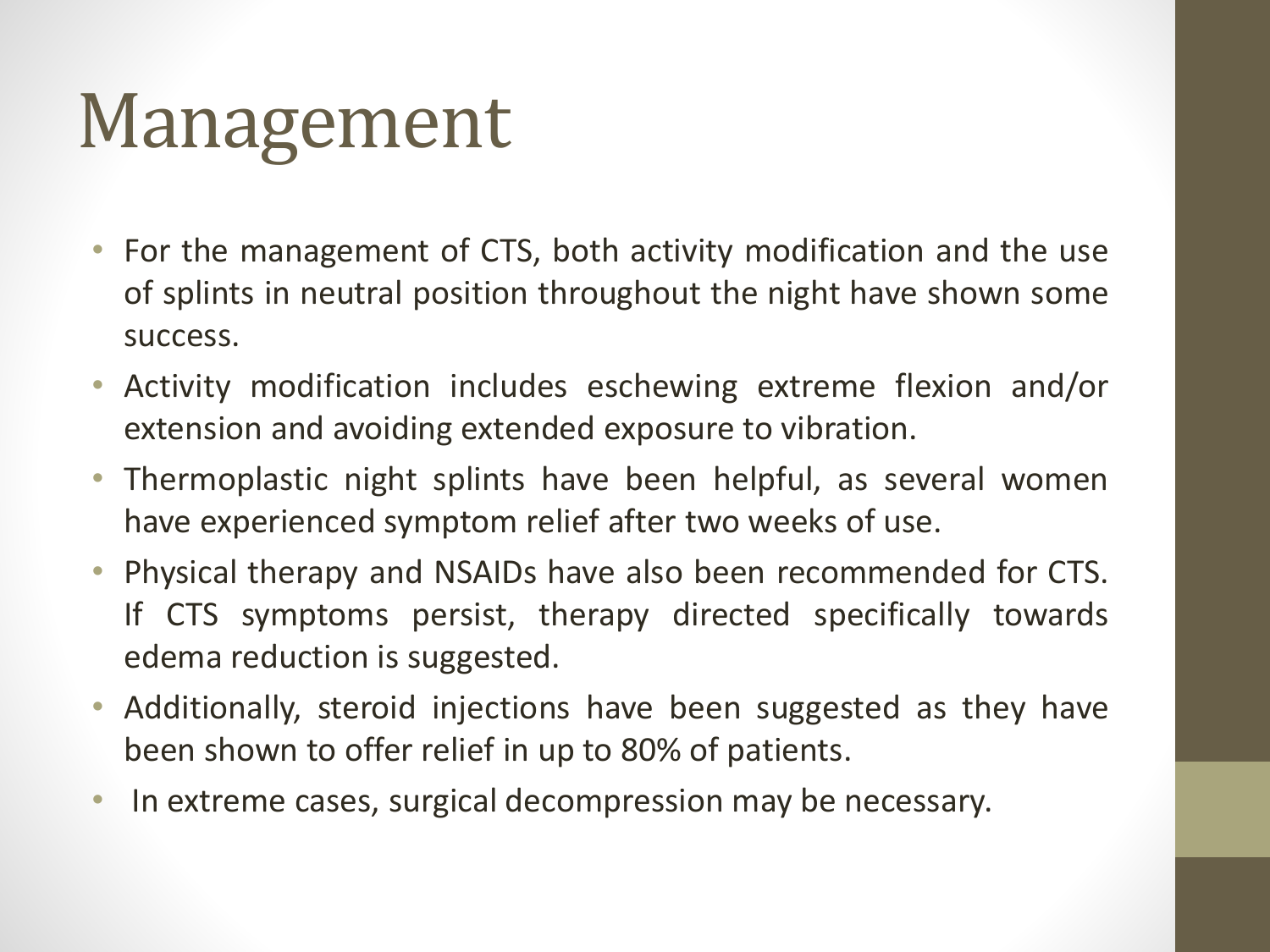#### Neuropathic Pain—Meralgia Paresthetica

- Meralgia paresthetica is a sensory mononeuropathy that specifically involves the lateral femoral cutaneous nerve of the thigh.
- It transpires when the lateral femoral cutaneous nerve is compressed, as it is then forced to pass under the tensor fascia lata at the inguinal ligament.
- Patients typically describe an insidious onset of a painful burning sensation on the lateral aspect of the thigh, aggravated during side-sleeping and prolonged sitting or standing.
- Examination will reveal an exaggerated lumbar lordosis and sensory deficit on the lateral aspect of thigh with preserved motor function and reflexes.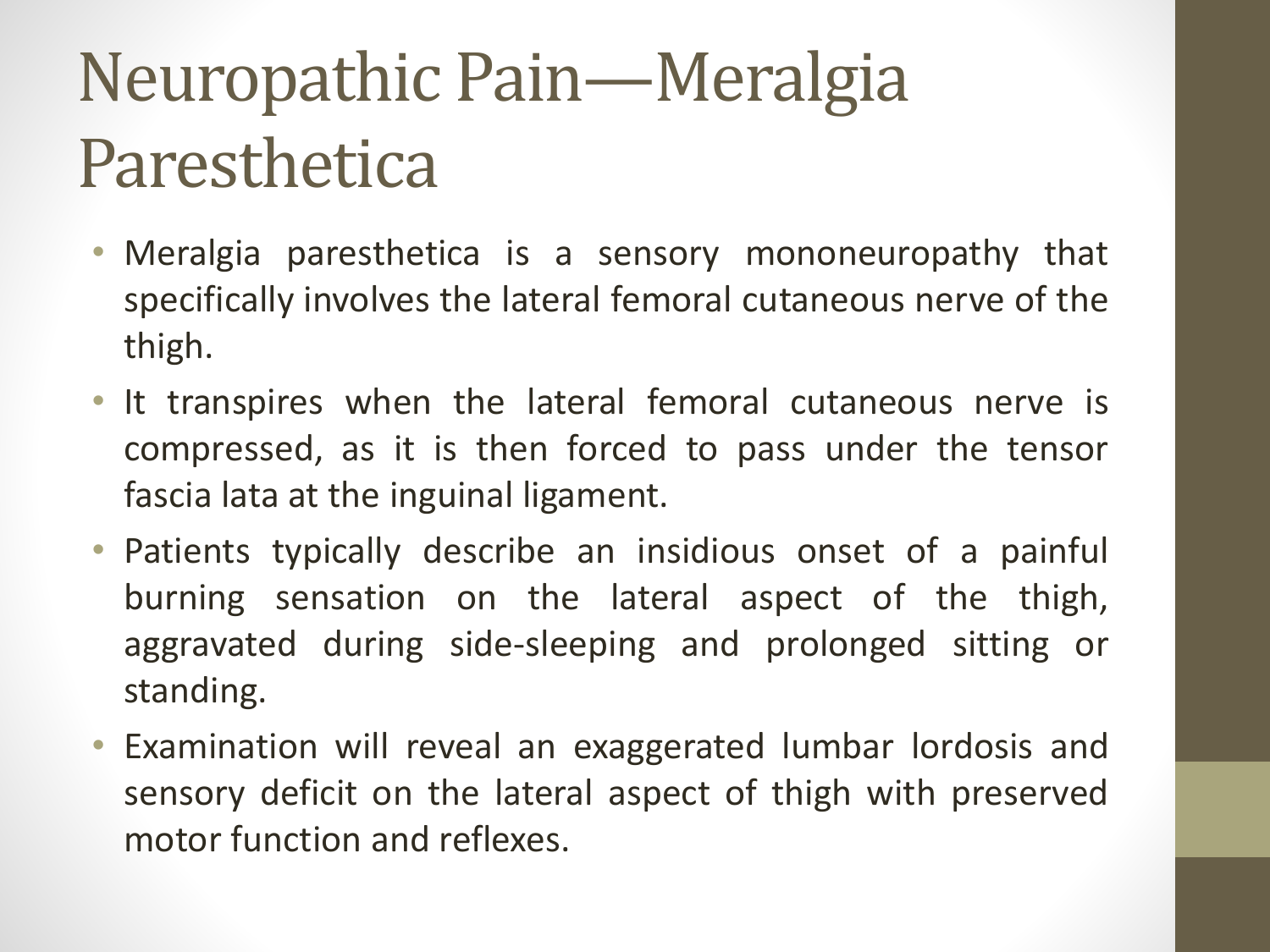- Typically, treatment is usually not needed for meralgia paresthetica and symptoms abate with delivery of fetus.
- Stretching exercises such as the "catcamel"position help alleviate pain temporarily.
- However, if symptoms persist, pain may be relieved by local infiltration of steroids and local anesthetics at the point of maximal tenderness or a lateral femoral cutaneous nerve block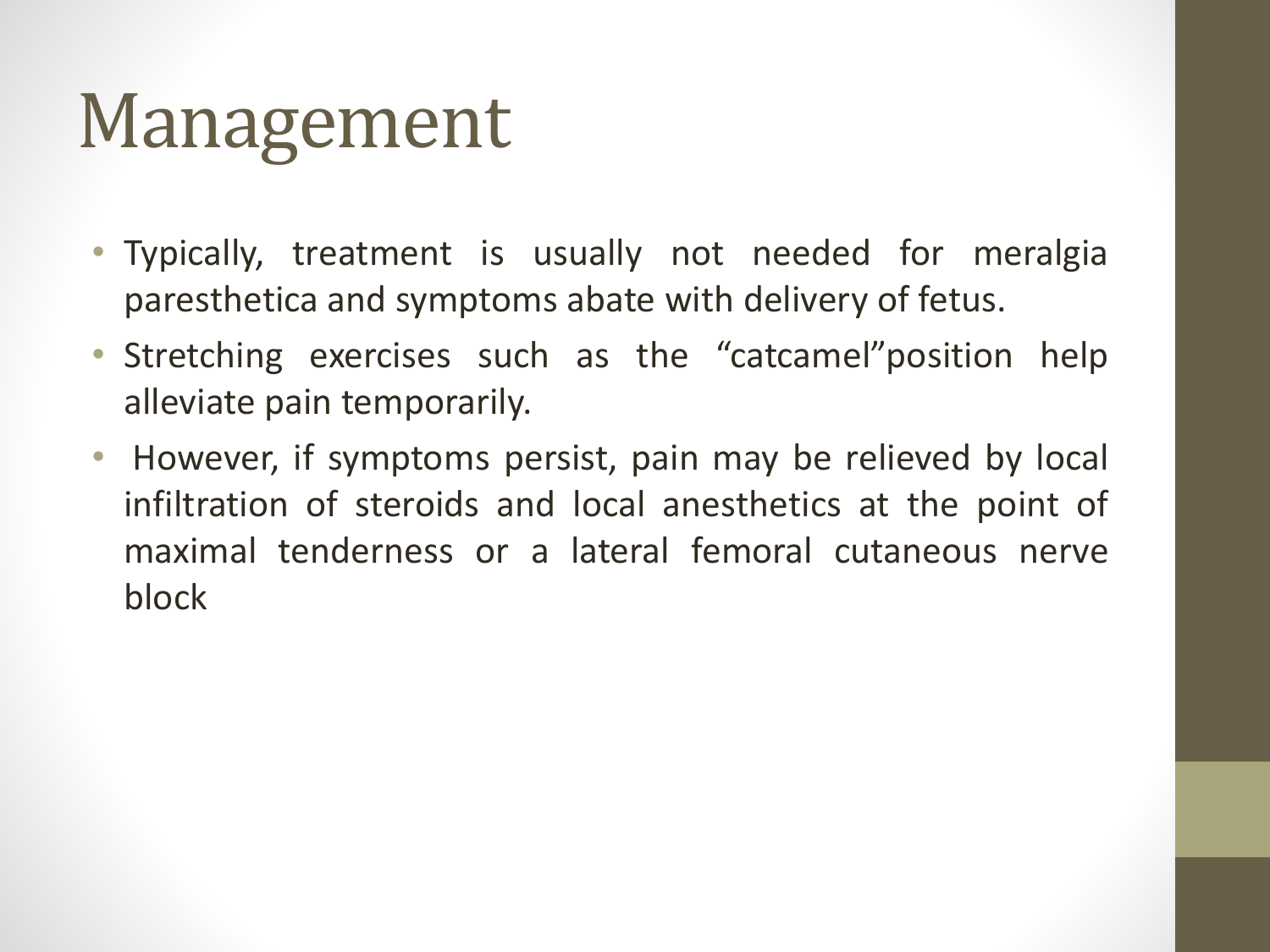### Pelvic and Abdominal Pain

- The cause of pregnancy related pelvic pain is multifactorial.
- Pain seems to occur from increased motion in the pelvic girdle which is associated with increased ligamentous laxity,which occurs due to the influence of the hormones relaxin and estrogen.
- It has been proposed that there is a correlation between relaxin levels during pregnancy and pelvic pain. As a result of elevated relaxin concentrations, the symphysis pubis expands during the 10th to 12th weeks of pregnancy.
- This widening can be painful, as it allows for increased mobility of the joints.
- This pain is exacerbated by exercise and sometimes mechanical strain.
- Risk factors for pregnancy-related pelvic pain include strenuous work, previous low back pain, previous history of pregnancy-related pelvic pain, and previous trauma to the pelvis.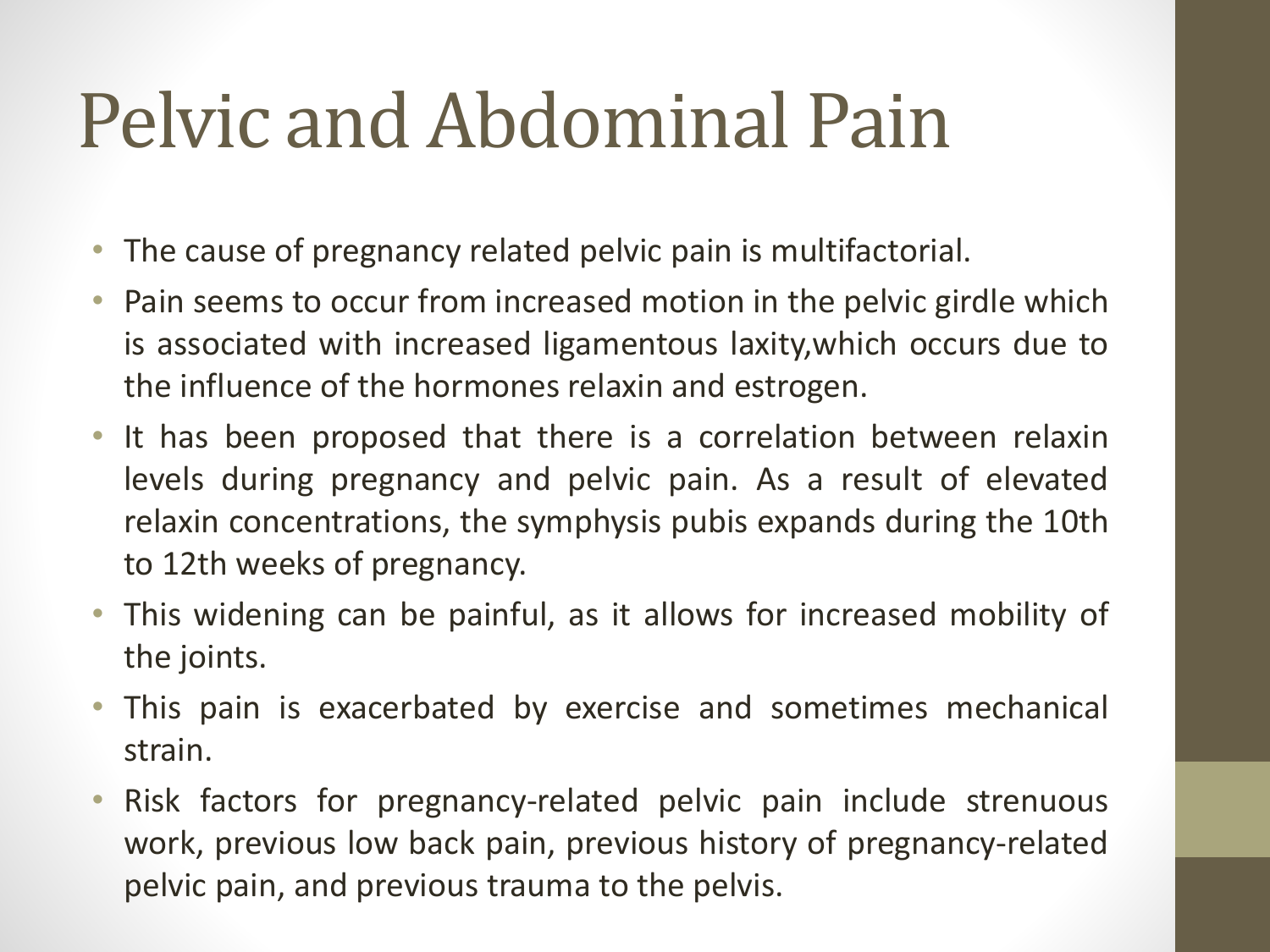- Patient education is an important part of managing pregnancy-related pelvic pain.
- Information regarding the condition not only helps to reduce fear, but also encourages patients to become an active part in their treatment and rehabilitation.
- These patients should be provided with material about ergonomics and physical activity for their pain.
- Women with pregnancy-related pelvic pain should avoidmaladaptive movements such as unequalweight bearing on legs, hip abduction, and activities that strain joints to their extreme.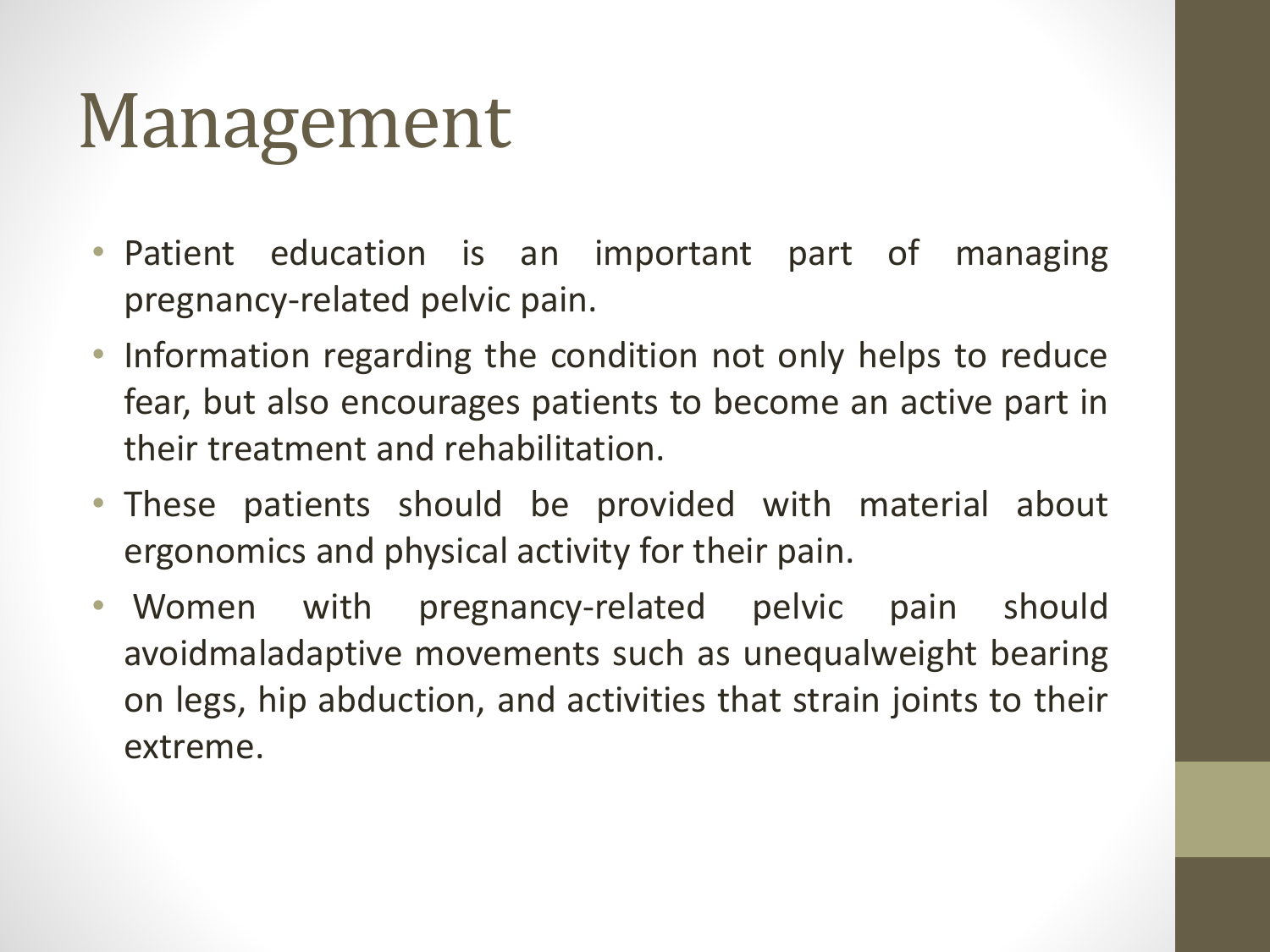#### Abdominal Nerve Entrapment—Anterior Cutaneous Nerve Entrapment Syndrome

- Abdominal pain in pregnancy has various origins, and while most complaints involve the abdominal viscera, the abdominal wall itself can be a source of chronic pain in pregnancy.
- Anterior Cutaneous Nerve Entrapment Syndrome (ACNES) usually is reported after surgery, as the small cutaneous nerve fibers become entrapped in skin incisions.
- Pain is described as very well localized and lateral to the umbilicus.
- Physical examination will demonstrate a positive Carnett's sign (pain worsened with Valsalva maneuvers such as a crunch or sit up) and alleviated with rest.
- In pregnancy, the increasing abdominal wall size can stretch the cutaneous nerves and cause chronic pain. It has been proposed that the changes in the thoracic and abdominal wall from uterine growth can lead to entrapment of the anterior cutaneous nerves.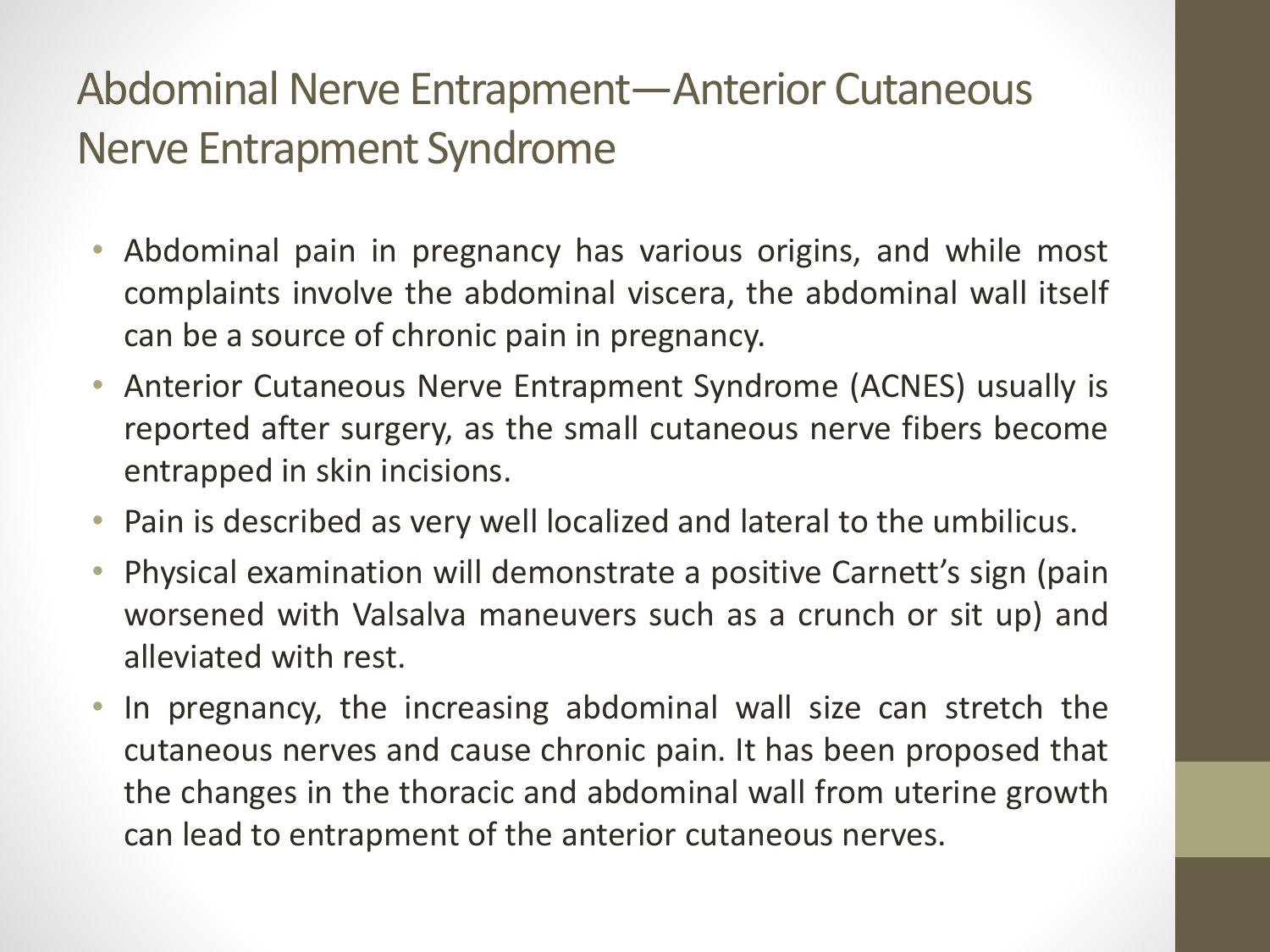- Ultrasound-guided transversus abdominis plane (TAP) blocks or rectus sheath blocks can be used to alleviate pain from Anterior CutaneousNerve Entrapment Syndrome.
- The choice of which block to use is indicated by the location of the pain, and these blocks may be considered for both diagnostic and therapeutic approaches.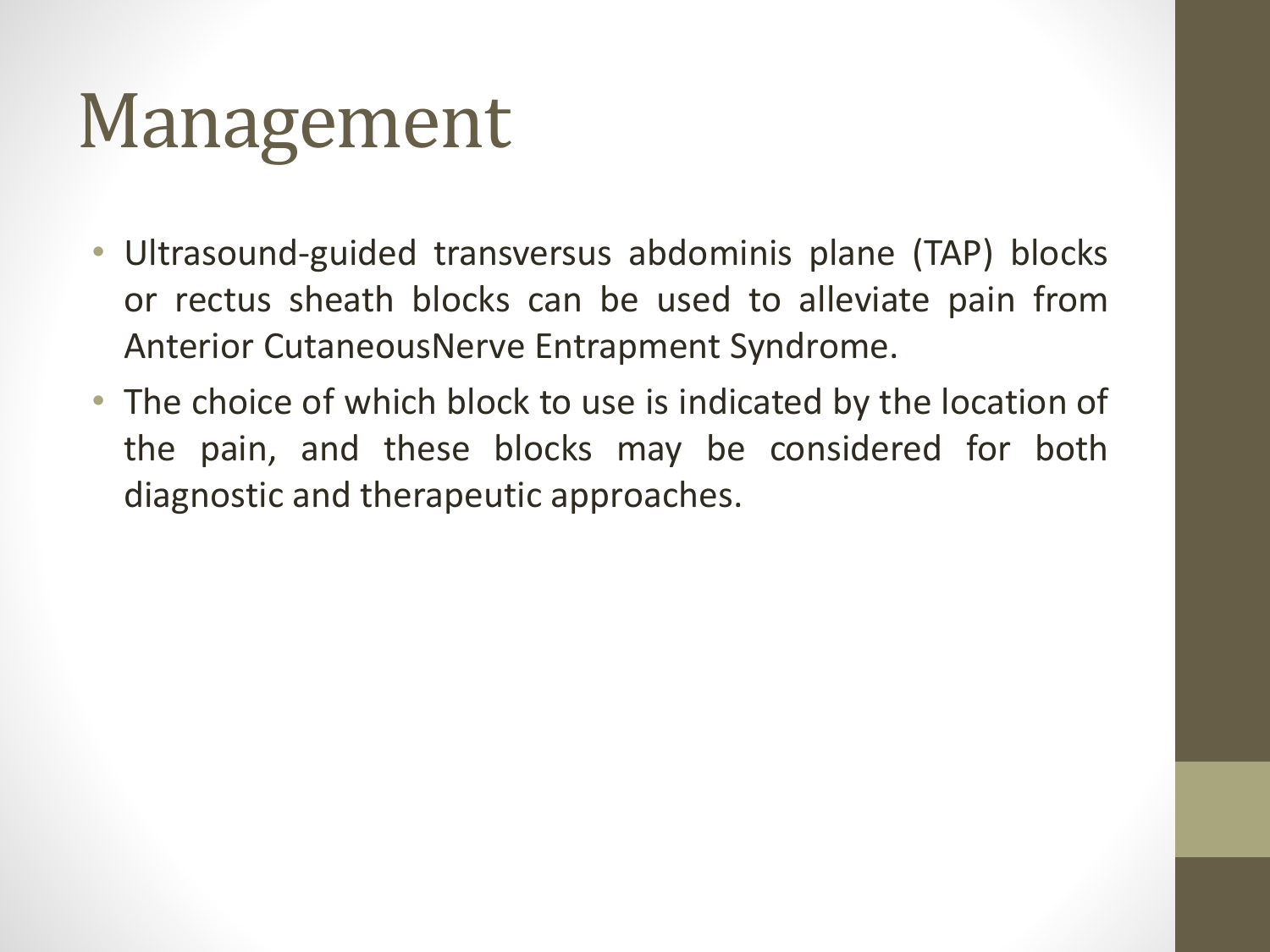### Intercostal Neuralgia

- Intercostal neuralgia may arise as a result of lesions at the level of the spinal cord, nerve trunks, roots, or terminals. It has been suggested that the enlarging gravid uterus, which leads tomechanical stretch on the lower intercostal nerves, can cause intercostal neuralgia.
- It has also been proposed that postural variations throughout pregnancy can assist in generating nerve root irritation when the nerves transverse the neural foramina.
- Intercostal neuralgia may manifest with radicular pain in the distribution of a thoracic root or intercostal nerve.
- Pain is described as a burning or radiating pain, associated with late gestation (increased uterine displacement), and occasionally followed by bouts of coughing, which can cause a secondary costochondritis.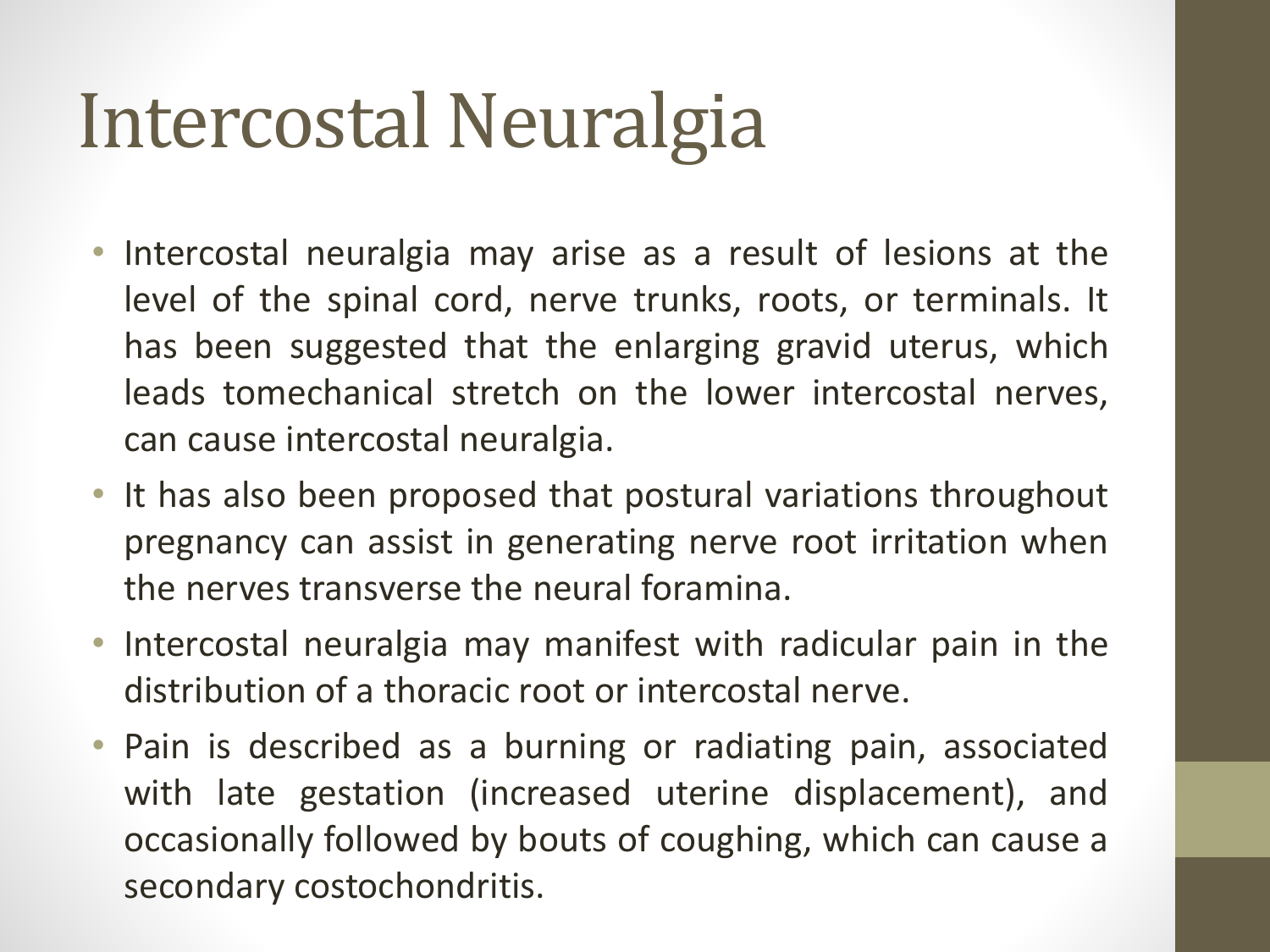• In a review of the literature, topical lidocaine patches or creams, intercostal nerve blocks, and/or epidural steroid injections have evidentiary support for successful treatment for pregnant women with intercostal neuralgia.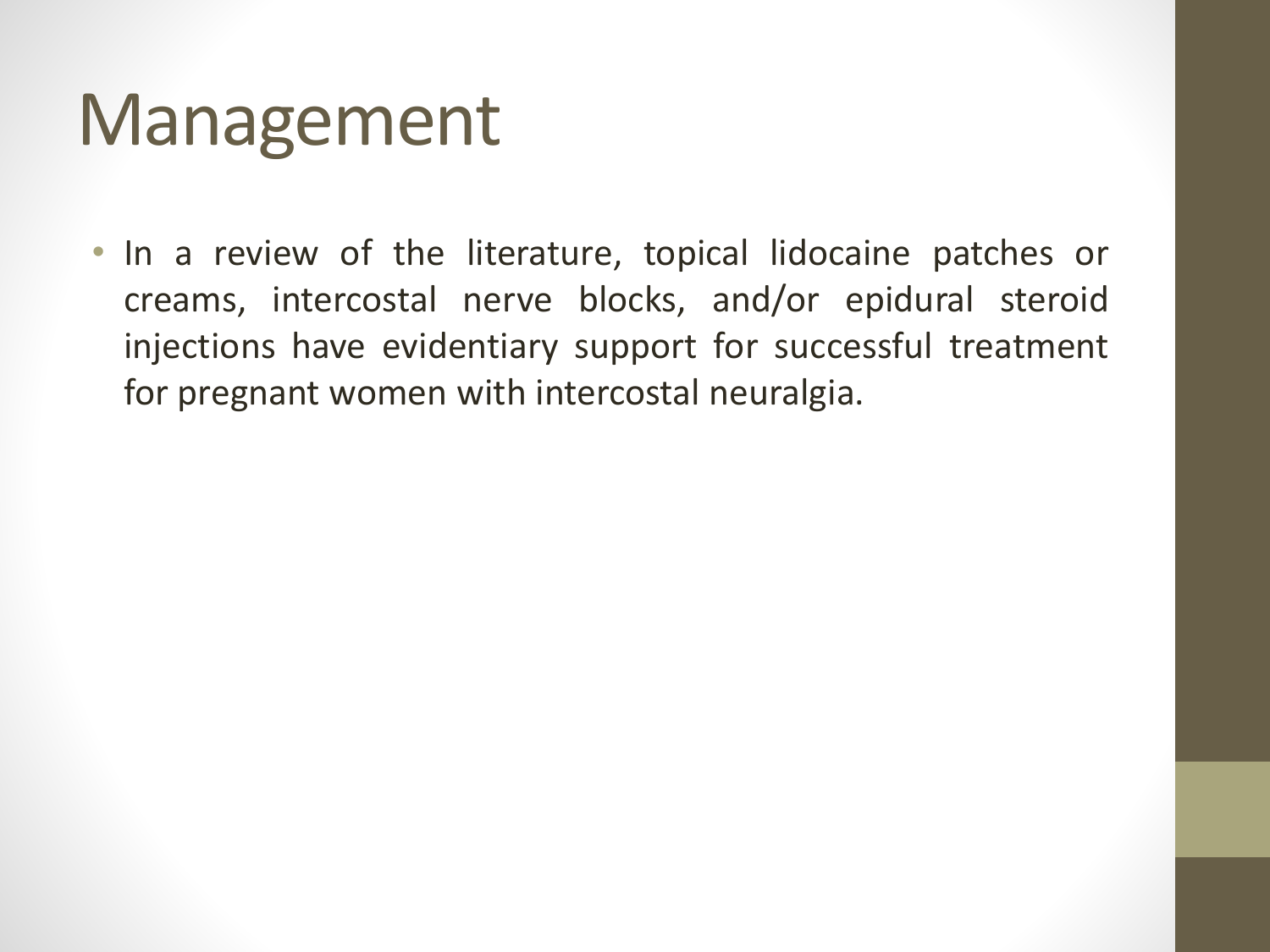| FDA classification | Definition <sup>a</sup>                                                                                                                                                                                                                                                                                     | Examples                                                                                                                                                                                                                                                                                                                                                                                                |
|--------------------|-------------------------------------------------------------------------------------------------------------------------------------------------------------------------------------------------------------------------------------------------------------------------------------------------------------|---------------------------------------------------------------------------------------------------------------------------------------------------------------------------------------------------------------------------------------------------------------------------------------------------------------------------------------------------------------------------------------------------------|
| Category A         | Controlled studies in women fail to demonstrate a risk<br>to fetus. The possibility of harm to the fetus appears<br>remote.                                                                                                                                                                                 | Multivitamins                                                                                                                                                                                                                                                                                                                                                                                           |
| Category B         | Either animal studies have not demonstrated a fetal risk<br>but there are no controlled human studies or animal<br>studies have indicated an adverse effect that was not<br>confirmed in controlled studies in women in the 1st<br>trimester (and there is no evidence of risk in the later<br>trimesters). | (i) PO acetaminophen<br>(ii) Opioids: nalbuphine<br>(iii) Local anesthetic: lidocaine                                                                                                                                                                                                                                                                                                                   |
| Category C         | Teratogenic or embryocidal risk indicated in animal<br>studies, but controlled studies in women have not been<br>done or there are no controlled studies in animals or<br>humans.                                                                                                                           | (i) NSAIDs: sulindac, naproxen<br>(ii) Opioids: codeine, butorphanol, fentanyl,<br>hydrocodone, levorphanol, methadone, morphine,<br>oxycodone, and oxymorphone<br>(iii) Antidepressants: fluoxetine<br>(iv) Tricyclic antidepressants: amitriptyline, imipramine<br>(v) Anticonvulsant: gabapentin<br>(vi) Drugs used for migraine: metoprolol, propranolol,<br>sumatriptan, nifedipine, and verapamil |
| Category D         | Positive evidence of fetal risk, but use in pregnant<br>woman is acceptable since the maternal benefit<br>outweighs the risk to the fetus.                                                                                                                                                                  | (i) NSAIDs: aspirin<br>(ii) Steroids: cortisone<br>(iii) Anticonvulsants: diazepam, phenobarbital, and<br>phenytoin                                                                                                                                                                                                                                                                                     |
| Category X         | Animal and human studies demonstrate fetal<br>abnormalities or there is evidence of fetal risk based on<br>human experience or both; the risk outweighs any<br>possible benefit. The drug is contraindicated in women<br>who are or may become pregnant.                                                    | (i) Antimigraine: ergotamine<br>(ii) Antidepressants: paroxetine<br>(iii) Anticonvulsants: valproic acid                                                                                                                                                                                                                                                                                                |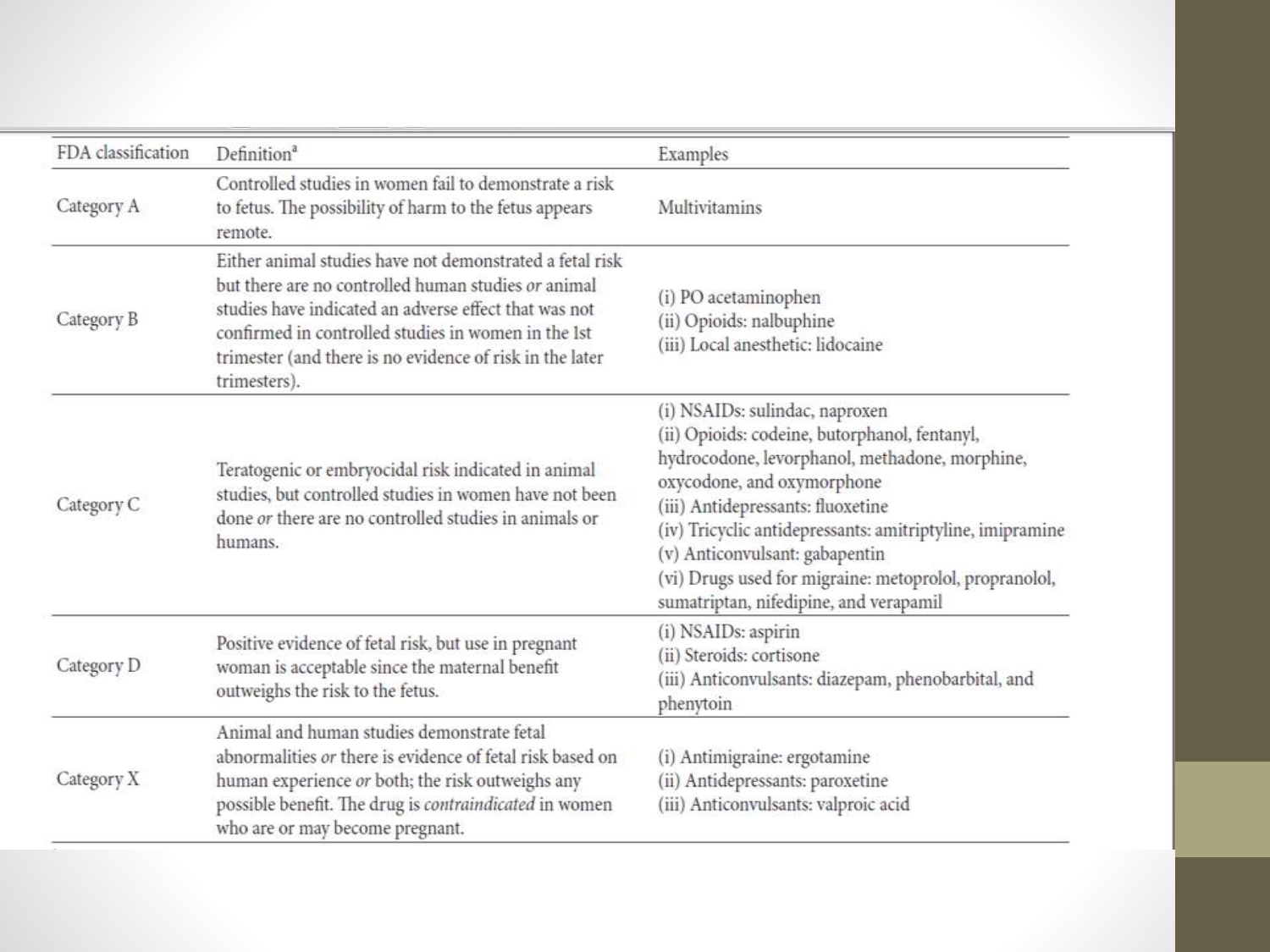#### Acetaminophen

#### Drug First trimester

Acetaminophen Risk factor: B when taken orally (C for intravenous use) *650 mg every 4–6 hours or 1 g every 6 hours.*

(weeks 1–12) Use with caution Strong evidence against increased risk of miscarriage risk of , serious birth defects , IQ, or physical growth . Associated with small increased risk of cryptorchidism in boys and childhood asthma

Second trimester (weeks 13–28) Use with caution Associated with small increased cryptorchidism in boys and childhood asthma Third trimester (weeks 28–40)

Use with caution Associated with increased risk of childhood asthma

Safe to use No increased risk of hemorrhage if the drug is given to the mother at term in standard doses .

#### Labor Postpartum and lactation

Safe to use The American Academy of Pediatrics (AAP) considers acetaminophen to usually be safe during lactation . Weak association with early infant exposure (first 6 months) with increased risk of childhood asthma ; more research is required.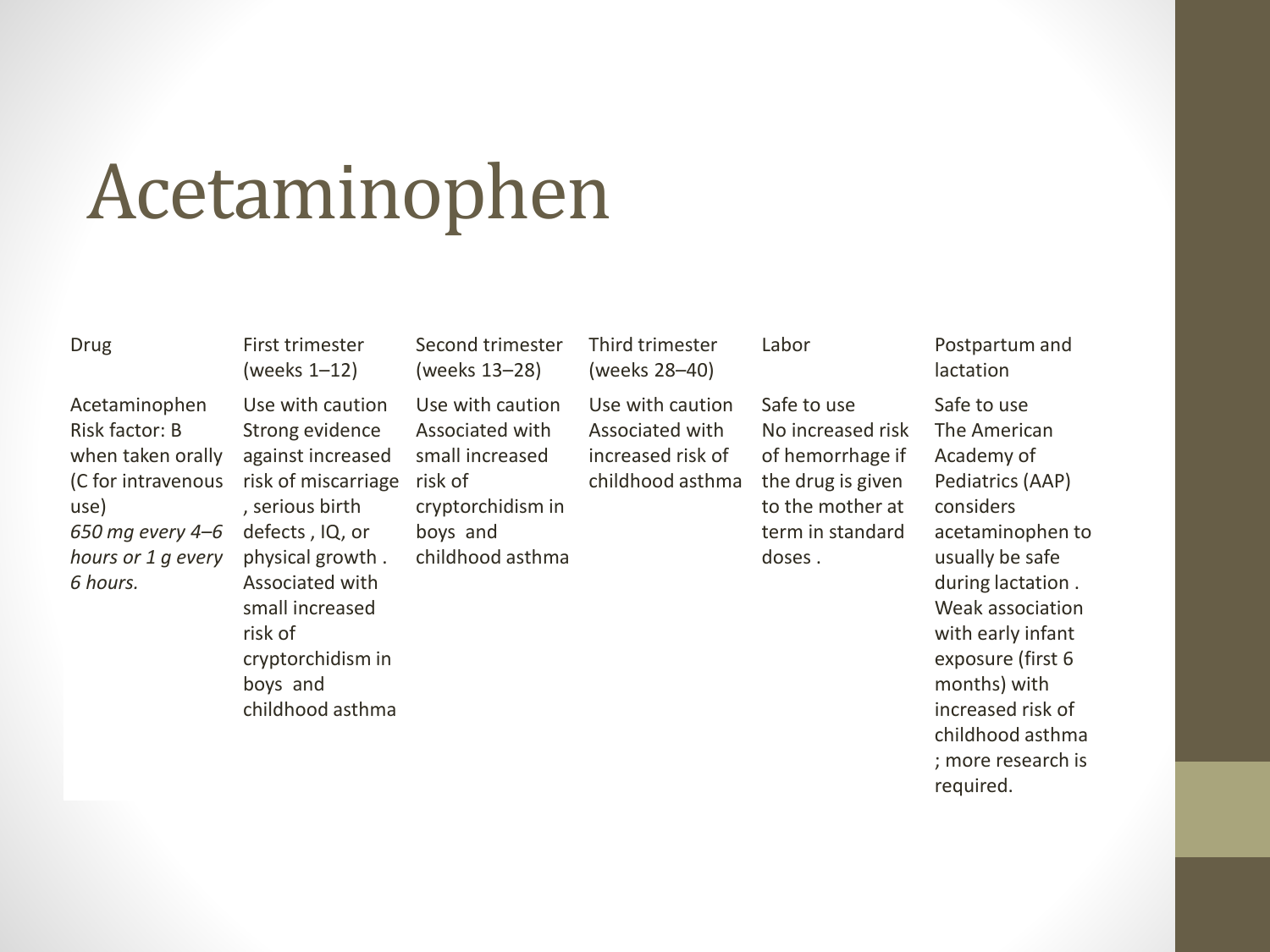#### NSAIDs

*Nonsteroidal antiinflammatory drugs (NSAIDs)* See individual drugs in the class for more detailed information, as risks vary per drug.

Studies are mixed on prenatal and early pregnancy use of NSAIDs and risk of miscarriage. Nakhai-Pour et al. showed the association with NSAIDs inflammatory as a class; however, Edwards and colleagues did not find this association. A more recent study, with more than 65,000 women also did not find an increased risk of spontaneous abortion following exposure to NSAIDs. One prospective study in pregnant patients with inflammatory rheumatic disease did not show a significant association with major birth defects nor harmful long-term effects caused by intrauterine exposure to these drugs when taken early to midpregnancy. On the other hand, Ericson and Källén observed an increase in cardiac malformations in women with rheumatic disease exposed to NSAIDs in the first trimester. There was no drug specificity for cardiac defects. Drug First trimester (weeks 1–12)

Second trimester (weeks 13–28)

One prospective patients with did not show a significant association with major birth defects nor harmful longterm effects caused by intrauterine early to midpregnancy.

study in pregnant NSAIDs are rheumatic disease closure of the exposure to these the newborn. drugs when taken Large doses taken Do not use. generally linked to premature ductus arteriosus complications, when taken in the such as patient third trimester of ductus arteriosus pregnancy, which necrotizing in some cases may result in primary pulmonary hypertension of by mothers in the week before delivery can increase risk of intracranial hemorrhage in premature neonates.

Third trimester (weeks 28–40)

Labor Postpartum and lactation

The use of NSAIDs NSAIDs in general as tocolytics has been associated with an increased breastfeeding. risk of neonatal enterocolitis and intraventricular hemorrhage. seem to be safe during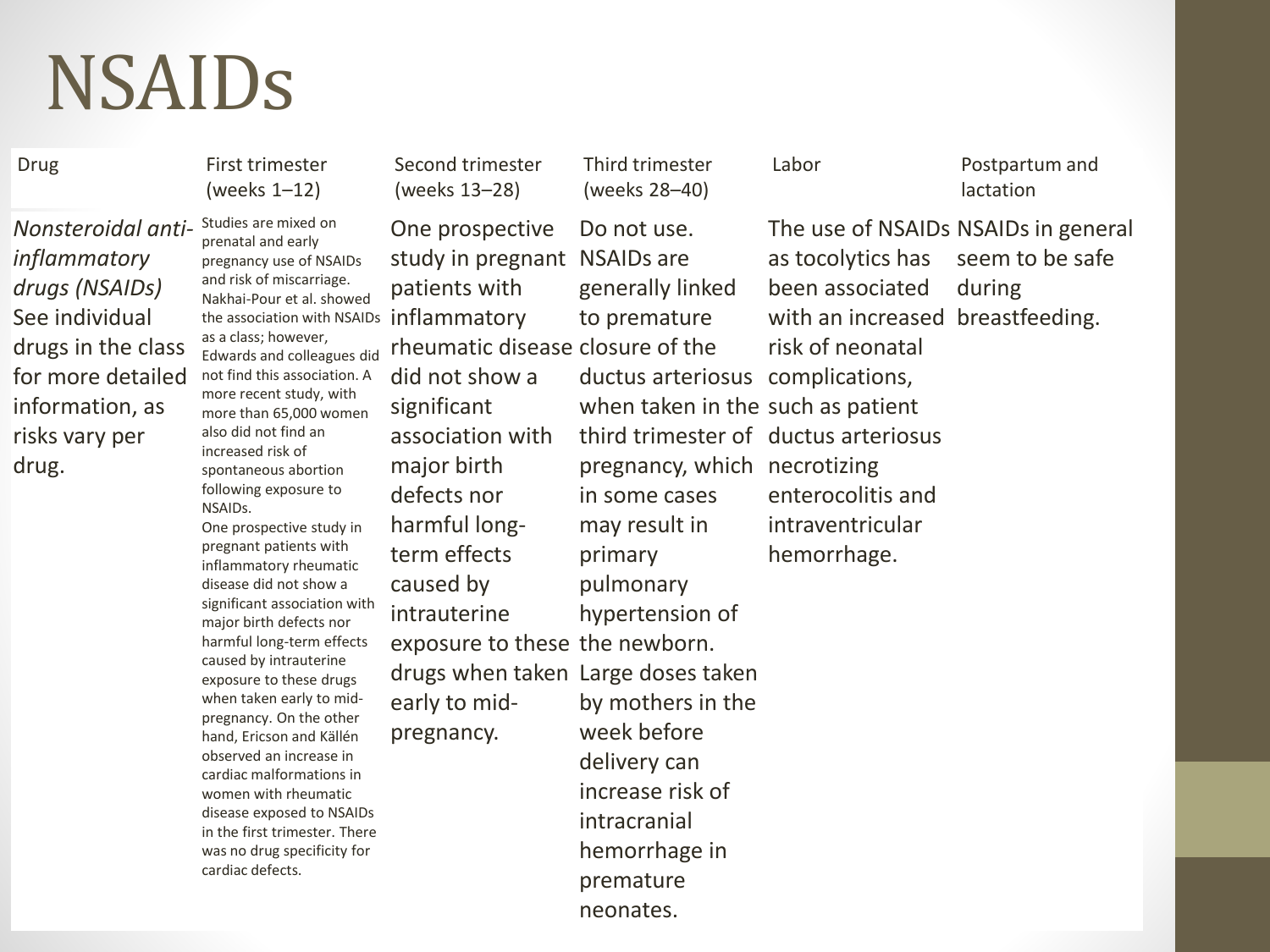# Aspirin

#### Drug First trimester

(i) Aspirin Risk factor: D *60–100 mg daily is generally not associated with adverse outcomes.*

Use only if clearly indicated Three studies including 11,000 NSAID-exposed pregnancies did not find a significant increase in the frequency of congenital malformations, nor was there an effect upon infant survival compared with unexposed pregnancies. Low-dose aspirin therapy (81 mg/day) is generally free of maternal or neonatal complications. Weak evidence for increased associations with gastroschisis and IQ/attention decrements in children.

(weeks 1–12)

Second trimester (weeks 13–28)

Third trimester (weeks 28–40)

Use only if clearly

#### Labor Postpartum and lactation

Use only if clearly indicated In one study, aspirin was dose-dependently delivery associated with congenital cryptorchidism, particularly during the shown to increase the second trimester. Do not use, especially

if there is increased risk of premature The use of high-dose aspirin close to delivery has been incidence of clotting abnormalities, in addition to neonatal and perinatal bleeding such as hemorrhage in the CNS in the newborn. Severe neonatal bleeding has been reported after premature delivery. Premature closure of the ductus arteriosus can result when using a full-dose aspirin in this period. Persistent pulmonary hypertension of the newborn (PPHN) is a potential complication of this closure. indicated Use only if clearly indicated Data has suggested that low dose aspirin, 81 mg/day, is generally considered safe; however, aspirin should be used with caution. Doses above 150 mg are contraindicated.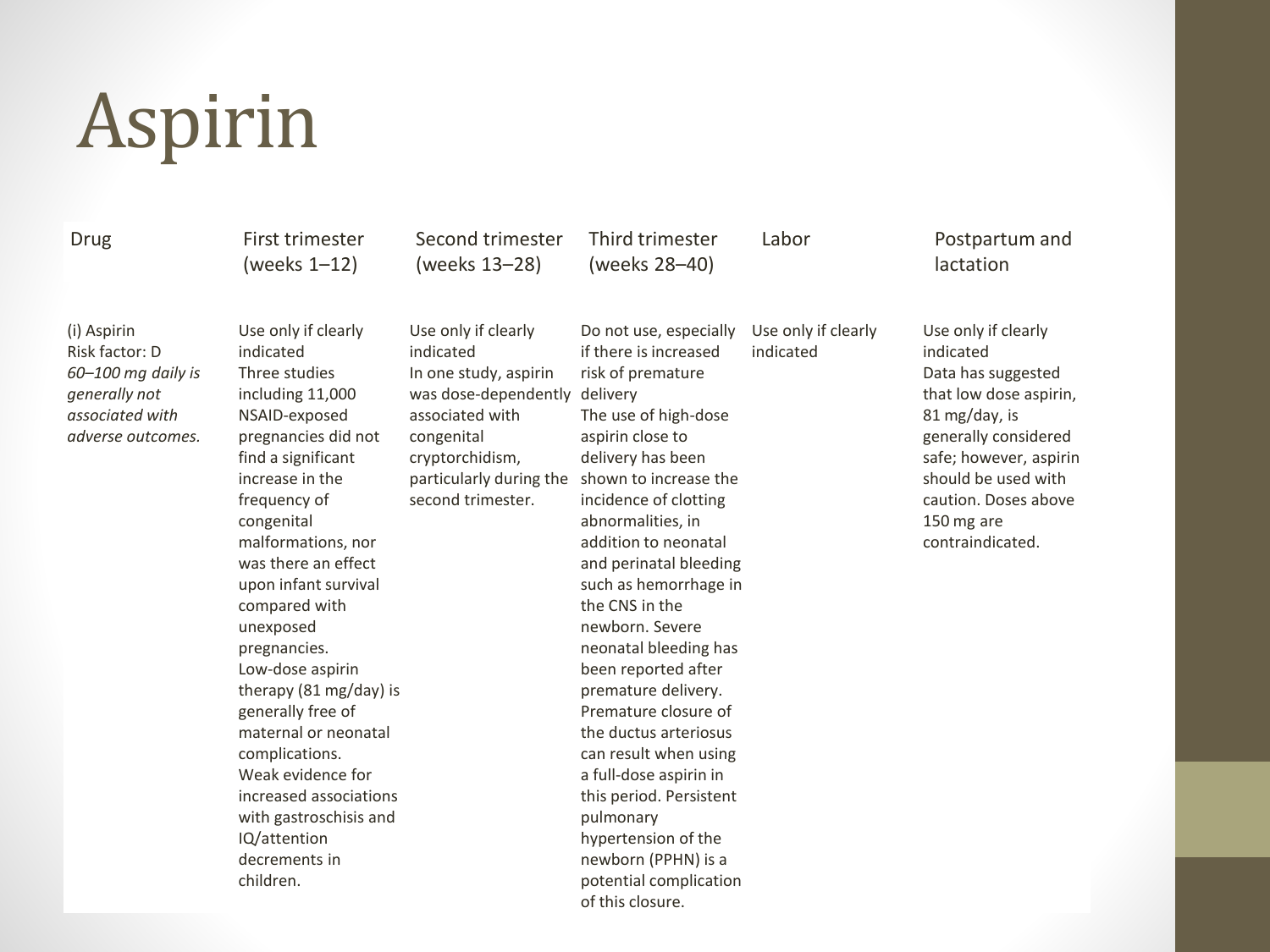### Ibuprofen-Ketorolac

| Drug                                                                                                                                                                   | First trimester<br>(weeks 1-12) | Second trimester<br>(weeks 13-28) | Third trimester<br>(weeks 28-40)                                                                                                                                     | Labor            | Postpartum and<br>lactation                                                                                               |
|------------------------------------------------------------------------------------------------------------------------------------------------------------------------|---------------------------------|-----------------------------------|----------------------------------------------------------------------------------------------------------------------------------------------------------------------|------------------|---------------------------------------------------------------------------------------------------------------------------|
| (ii) Ibuprofen<br>Risk factor: C (prior<br>to 28 weeks of<br>gestation)/D (≥28<br>weeks of<br>gestation)<br>400 mg every 4-6<br>hours as needed.                       | Use with caution                | Use with caution                  | Do not use<br>Linked to<br>premature closure<br>of the ductus<br>arteriosus,<br>resulting in<br>persistent<br>pulmonary<br>hypertension of<br>the newborn<br>(PPHN). | Use with caution | Safe for<br>breastfeeding<br>women to use.<br>AAP classifies<br>ibuprofen as<br>usually compatible<br>with breastfeeding. |
| (iii) Ketorolac<br>Risk factor: C (prior<br>to 28 weeks of<br>gestation)/D ( $\geq$ 28<br>weeks of<br>gestation)<br>Single IV dose:<br>30 mg. Weight<br><50 kg: 15 mg. | Use with caution                | Use with caution                  | Do not use<br>Linked to<br>premature closure<br>of the ductus<br>arteriosus,<br>resulting in<br>persistent<br>pulmonary<br>hypertension of<br>the newborn<br>(PPHN). | Use with caution | Use with caution<br>AAP classifies<br>ketorolac as<br>usually compatible<br>with breastfeeding.                           |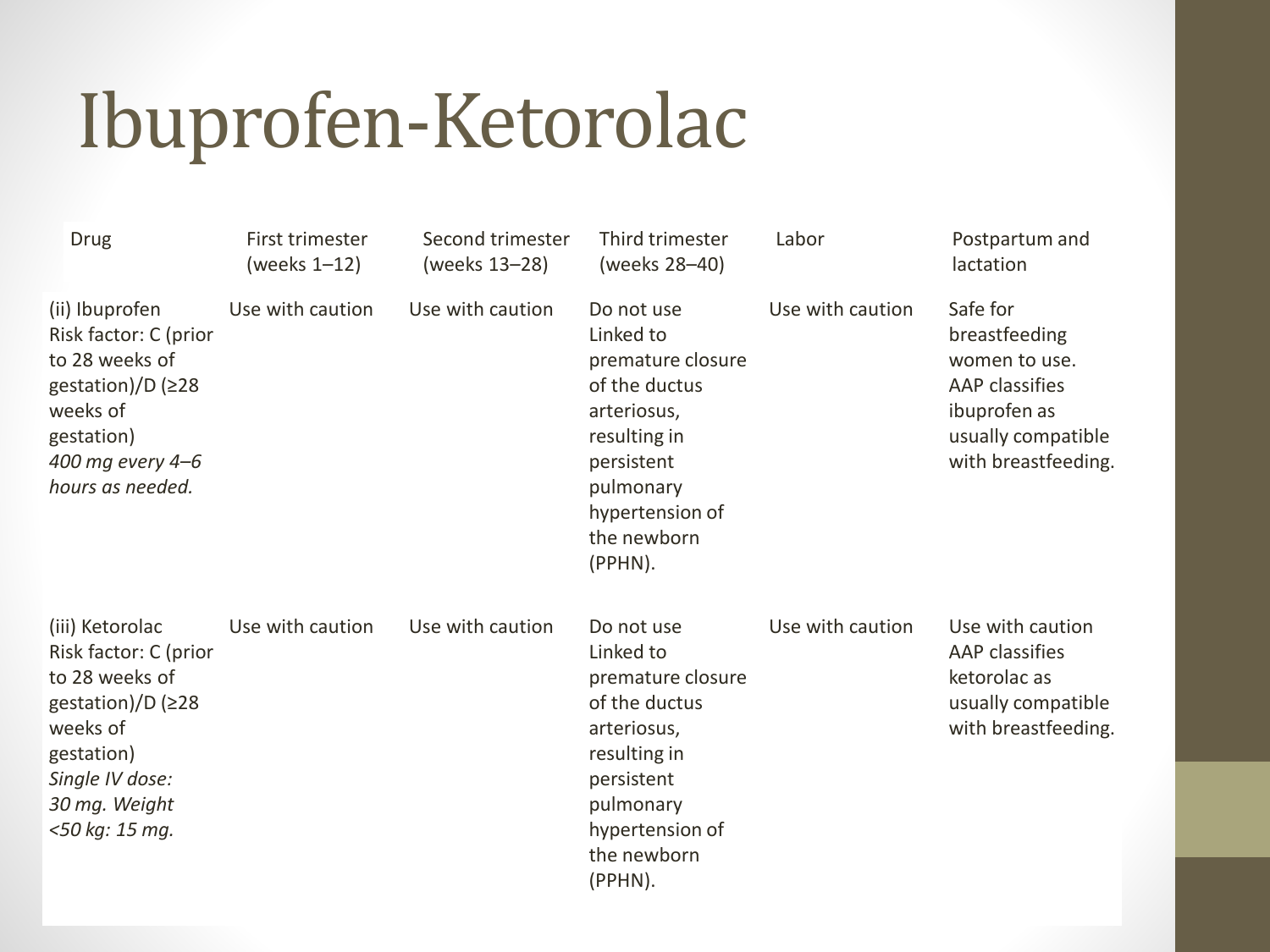#### Naproxen-Celecoxib

| <b>Drug</b>                                                  | First trimester<br>(weeks 1-12)                                                                                                                                             | Second trimester<br>(weeks 13-28) | Third trimester<br>(weeks 28-40)                                                                                                                               | Labor            | Postpartum and<br>lactation                                                                                              |
|--------------------------------------------------------------|-----------------------------------------------------------------------------------------------------------------------------------------------------------------------------|-----------------------------------|----------------------------------------------------------------------------------------------------------------------------------------------------------------|------------------|--------------------------------------------------------------------------------------------------------------------------|
| (iv) Naproxen<br>Risk factor: C<br>500 mg every 12<br>hours. | Use with caution<br>One study found an<br>association<br>between naproxen<br>use and orofacial<br>clefts. However, the<br>risk for these<br>defects appears to<br>be small. | Use with caution                  | Do not use<br>Linked to<br>premature closure<br>of the ductus<br>arteriosus, resulting<br>in persistent<br>pulmonary<br>hypertension of the<br>newborn (PPHN). | Use with caution | Safe for<br>breastfeeding<br>women to use.<br>AAP classifies<br>naproxen as usually<br>compatible with<br>breastfeeding. |
| (v) Celecoxib<br>Risk factor: C (prior<br>to 28 weeks of     | Use with caution                                                                                                                                                            | Use with caution                  | Do not use<br>Linked to<br>premature closure                                                                                                                   | Use with caution | Use only if clearly<br>indicated<br>There is inadequate                                                                  |

to 28 weeks of gestation)/D (≥28 weeks of gestation). *200 mg twice daily.* premature closure of the ductus arteriosus, resulting in persistent pulmonary hypertension of the newborn (PPHN). There is inadequate evidence to fully determine infant risk. Should only be used if the possible benefit outweighs the possible risk.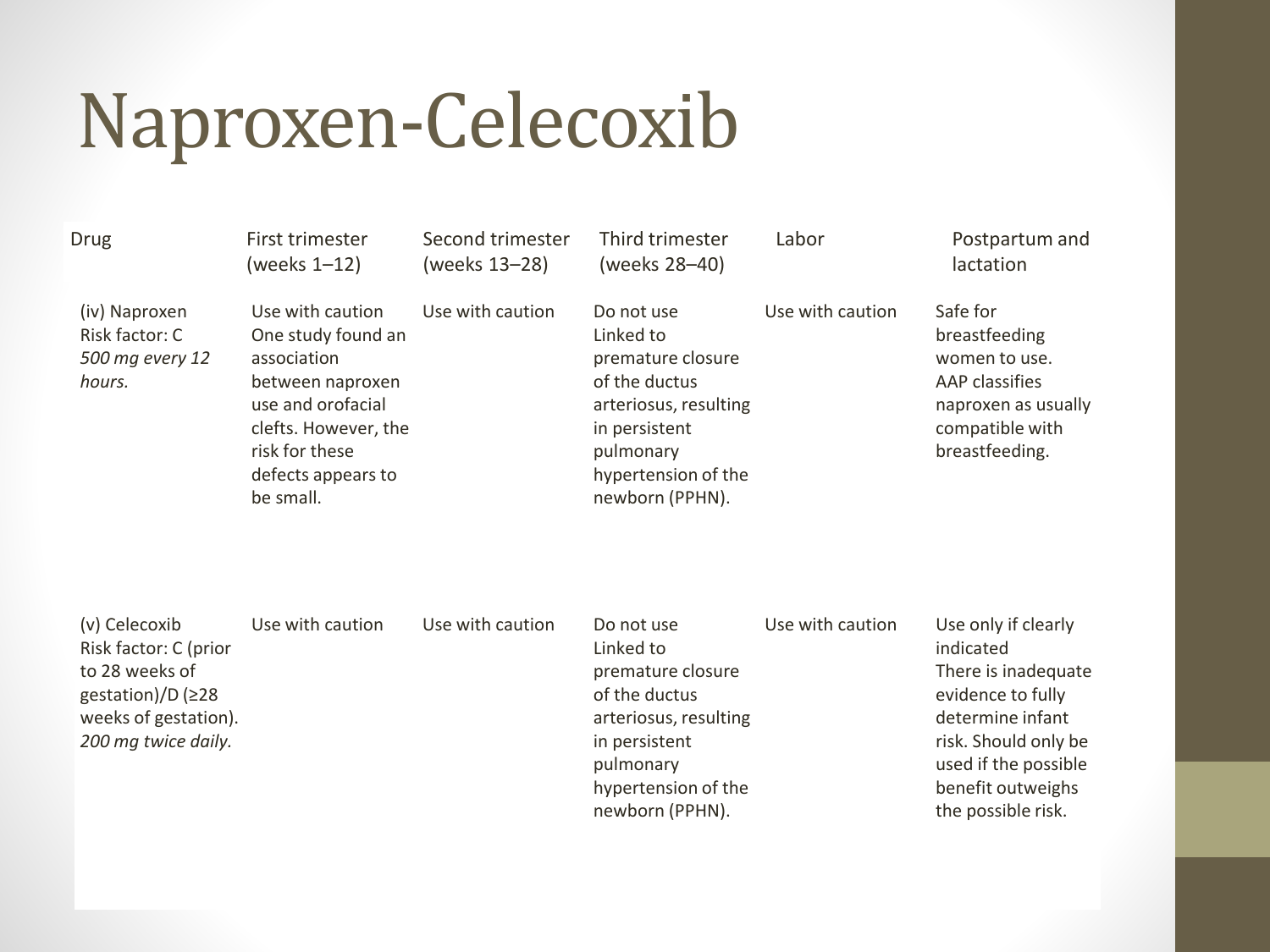# **Opioids**

Drug First trimester (weeks 1–12)

Second trimester (weeks 13–28)

Third trimester (weeks 28–40)

#### Labor Postpartum and lactation

#### *Opioids*

See individual drugs in In general, shortthe class for more detailed information, as risks vary per drug.

Use with caution term, episodic use of opiates appears to be safe in pregnancy. Few studies have evaluated opioid teratogenicity in the first trimester. Overall pregnancy is opinion is that there is associated with minimal risk. However, one study showed an association with congenital heart defects, spina bifida, and gastroschisis. This study is limited by recall-bias. Opioid abuse and use of chronic opioids during pregnancy is associated with neonatal abstinence syndrome (NAS).

Use with caution In general, shortterm, episodic use of opiates appears to be safe in pregnancy. Opioid abuse as well as use of chronic opioids during neonatal abstinence syndrome (NAS).

Use with caution In general, shortterm, episodic use of opiates appears to be safe in pregnancy. Opioid abuse as well as use of chronic opioids during pregnancy is associated with neonatal abstinence syndrome (NAS). Onset of withdrawal signs is sooner in infants exposed to opioids with shorter half-lives, such as morphine and oxycodone.

Use with caution Maternal opioids pass The short-term use of readily into fetal circulation and can cause fetal respiratory appears to be safe. depression. Opioids should be avoided when delivery of a premature neonate is expected.

Use with caution opiates during breastfeeding Infants should be closely monitored for signs of respiratory depression.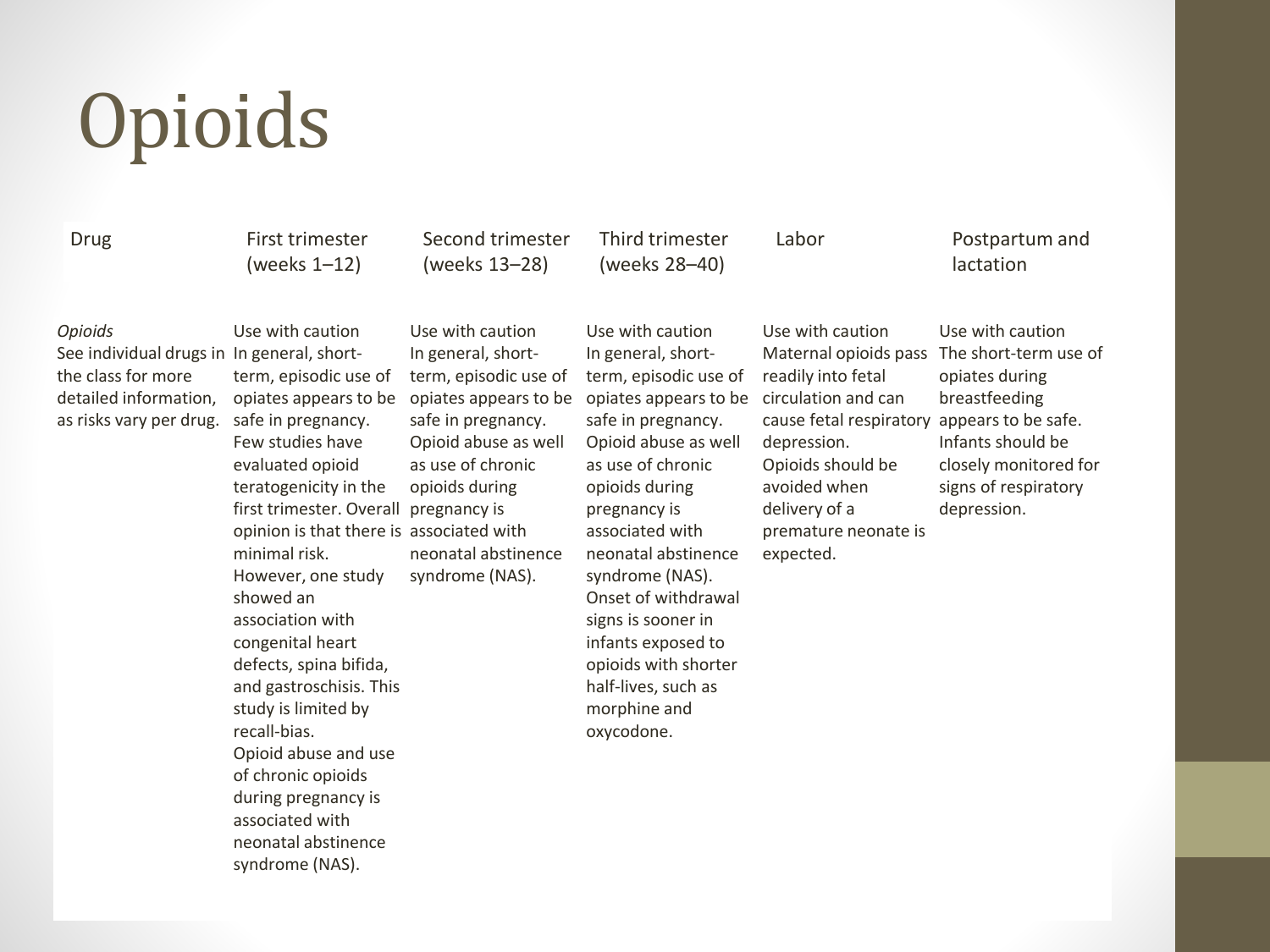### Morphine-Fentanyl

| <b>Drug</b>                                                                         | First trimester<br>(weeks 1-12)                                                                                                            | Second trimester<br>(weeks 13-28)                                                                                                                  | Third trimester<br>(weeks 28-40)                                                                                                                   | Labor            | Postpartum and<br>lactation                                                                       |
|-------------------------------------------------------------------------------------|--------------------------------------------------------------------------------------------------------------------------------------------|----------------------------------------------------------------------------------------------------------------------------------------------------|----------------------------------------------------------------------------------------------------------------------------------------------------|------------------|---------------------------------------------------------------------------------------------------|
| (i) Morphine<br>Risk factor: C<br>15 mg, 30 mg<br>tabs; 10 mg,<br>20 mg/5 mL elixir | Use with caution<br>No reports linking<br>the therapeutic<br>use of morphine<br>with major<br>congenital defects<br>have been<br>reported. | Use with caution<br>Onset of<br>withdrawal signs<br>is sooner in<br>infants exposed to<br>opioids with<br>shorter half-lives,<br>such as morphine. | Use with caution<br>Onset of<br>withdrawal signs<br>is sooner in<br>infants exposed to<br>opioids with<br>shorter half-lives,<br>such as morphine. | Use with caution | Use with caution<br>AAP classifies<br>morphine as<br>usually<br>compatible with<br>breastfeeding. |

| (ii) Fentanyl   | Use with caution | Use with caution | Use with caution | Use with caution | Use with caution    |
|-----------------|------------------|------------------|------------------|------------------|---------------------|
| Risk factor: C  |                  |                  |                  |                  | AAP classifies      |
| Intramuscular,  |                  |                  |                  |                  | fentanyl as usually |
| intravenous,    |                  |                  |                  |                  | compatible with     |
| intrabuccal,    |                  |                  |                  |                  | breastfeeding.      |
| transdermal, or |                  |                  |                  |                  |                     |
| epidural        |                  |                  |                  |                  |                     |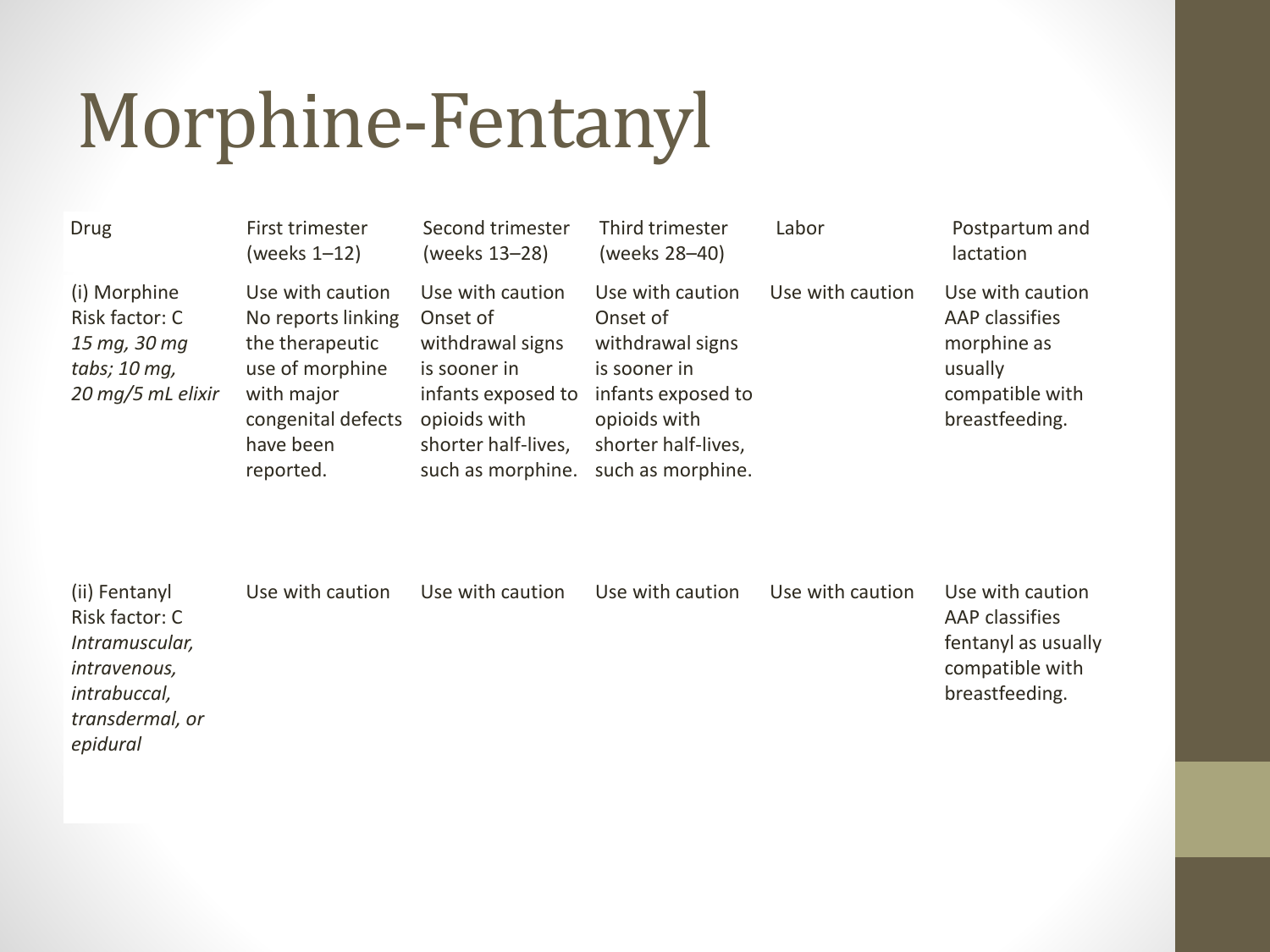### Hydrocodone-Codeine

| <b>Drug</b>                         | First trimester<br>(weeks $1-12$ )                                                                                                                                                                                                                                                                | Second trimester<br>(weeks 13-28) | Third trimester<br>(weeks 28-40) | Labor                                                                                                     | Postpartum and<br>lactation                                                                                                                                                                                                                                                                                                                                                                            |
|-------------------------------------|---------------------------------------------------------------------------------------------------------------------------------------------------------------------------------------------------------------------------------------------------------------------------------------------------|-----------------------------------|----------------------------------|-----------------------------------------------------------------------------------------------------------|--------------------------------------------------------------------------------------------------------------------------------------------------------------------------------------------------------------------------------------------------------------------------------------------------------------------------------------------------------------------------------------------------------|
| (iii) Hydrocodone<br>Risk factor: C | Use with caution                                                                                                                                                                                                                                                                                  | Use with caution                  | Use with caution                 | Use with caution                                                                                          | Use with caution<br>Appears to be safe in<br>breastfeeding as very<br>little hydrocodone is<br>transferred to the milk.<br>However, there is<br>inadequate evidence to<br>fully determine infant<br>risk. Should only be<br>used if the possible<br>benefit outweighs the<br>possible risk.                                                                                                            |
| (iv) Codeine<br>Risk factor: C      | Use with caution<br>Birth defects (including<br>some heart defects)<br>have been reported<br>with maternal use of<br>codeine in the first<br>trimester of<br>pregnancies,. However,<br>in another study, no<br>effects were observed<br>on infant survival or<br>congenital<br>malformation rate. | Use with caution                  | Use with caution                 | Use with caution<br>The use of codeine<br>during labor may<br>produce neonatal<br>respiratory depression. | Use with caution.<br>AAP has classified<br>codeine as usually<br>compatible with<br>breastfeeding.<br>However, toxicity has<br>been reported.<br>The recommendation is<br>to avoid long-term<br>consumption of<br>codeine-containing<br>products during<br>breastfeeding. Short-<br>term therapy, such as<br>1-2 days, with close<br>monitoring of the<br>infant for symptoms of<br>opioid toxicity is |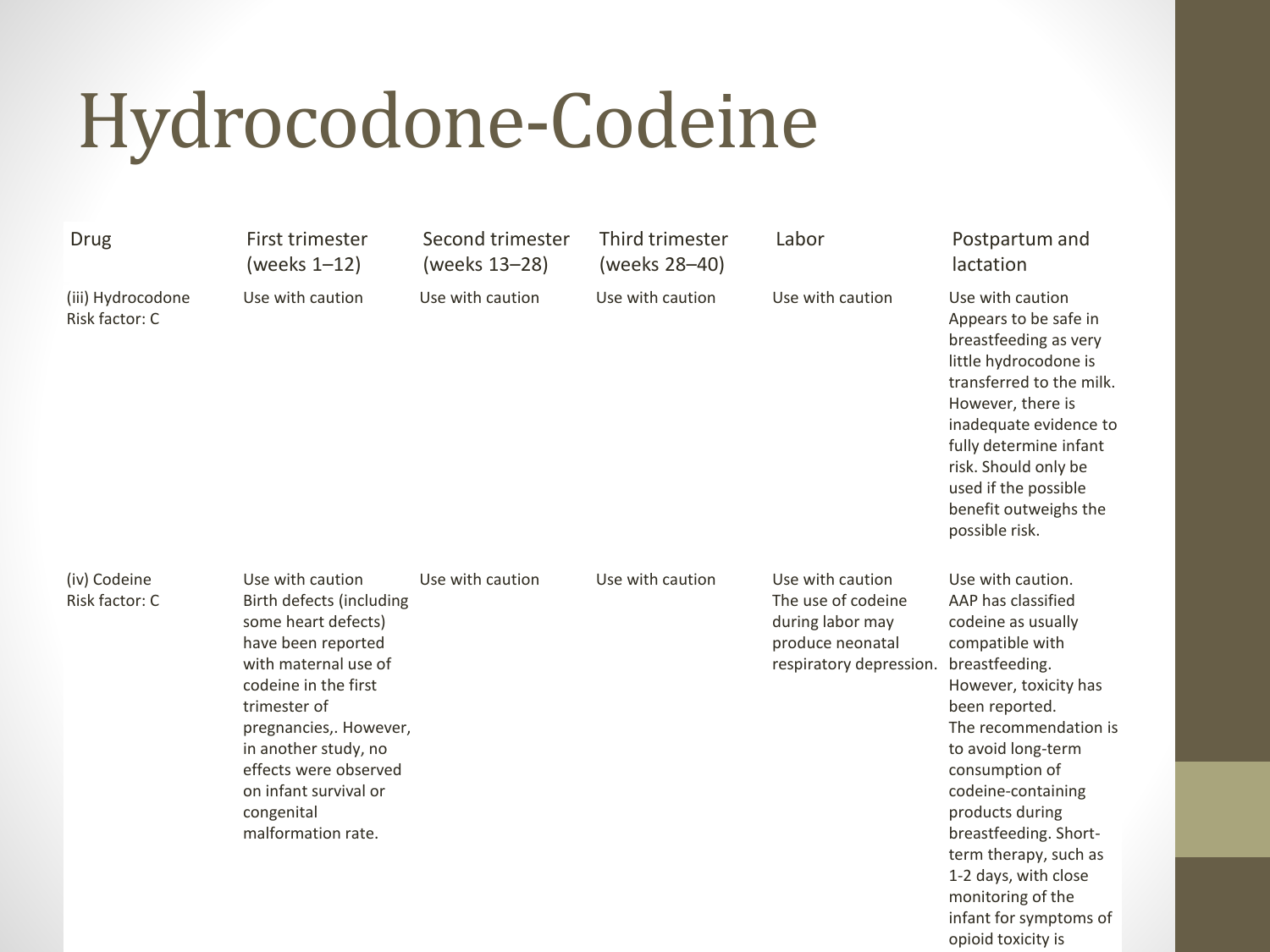#### Methadone

(v) Methadone Risk factor: C *Oral, subcutaneous, intramuscular, or intravenous*

Drug First trimester (weeks 1–12)

> Use with caution Methadone has been shown to have a favorable risk/benefit ratio if the user is a part of a comprehensive opioid symptoms and dependence maintenance program adjustment. during pregnancy. Methadonemaintenance has been infants exposed to associated with longer opioids like gestation and increased birth weights in comparison to nonmaintenance controls. If maintenance medication is necessary, treatment should begin with the lowest effective dose.

#### Second trimester (weeks 13–28)

Use with caution Clearance of methadone increases during the second and third trimester, which may cause withdrawal necessitate dose Onset of withdrawal signs is longer in methadone.

Third trimester (weeks 28–40)

Use with caution Clearance of methadone increases during the second and third trimester, which may cause withdrawal symptoms and necessitate dose adjustment. Onset of withdrawal signs is longer in infants exposed to opioids like methadone.

#### Labor Postpartum and lactation

Use with caution Use with caution Breastfeeding is likely safe, based on studies that show transfer to milk is extremely low. AAP classifies methadone as usually compatible with breastfeeding.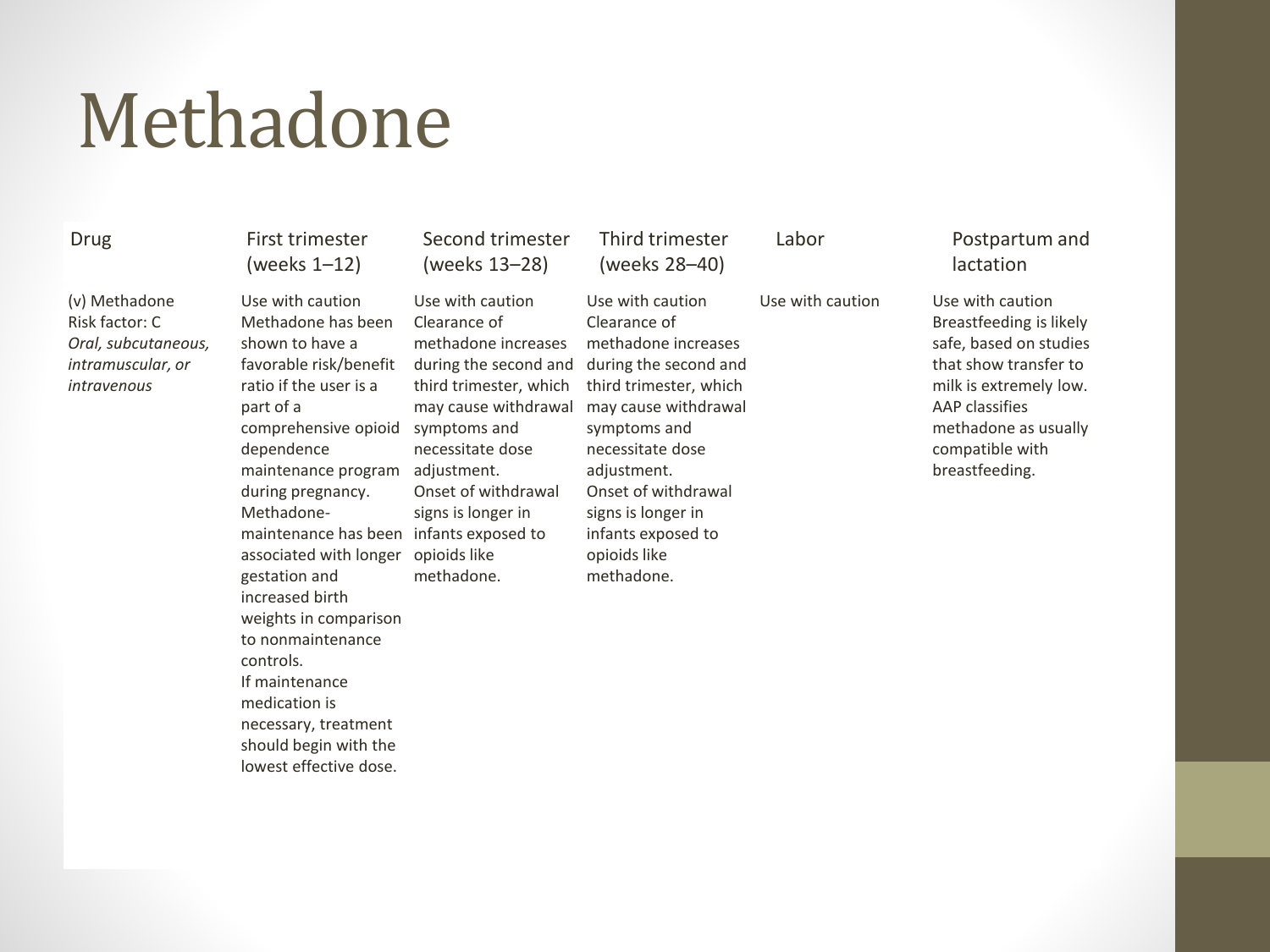### Conclusion

- With an ever-increasing rate in the rise of parturient utilizing opioid pain medications, it is reasonable to assume that many obstetricians may be uncertain about adequate treatment options to offer their population.
- Evaluation as well as effective management is limited by the relative contraindication of radiography in the workup and the risks to the fetus associated with pharmacologic therapy against providing effective analgesia to the patient.